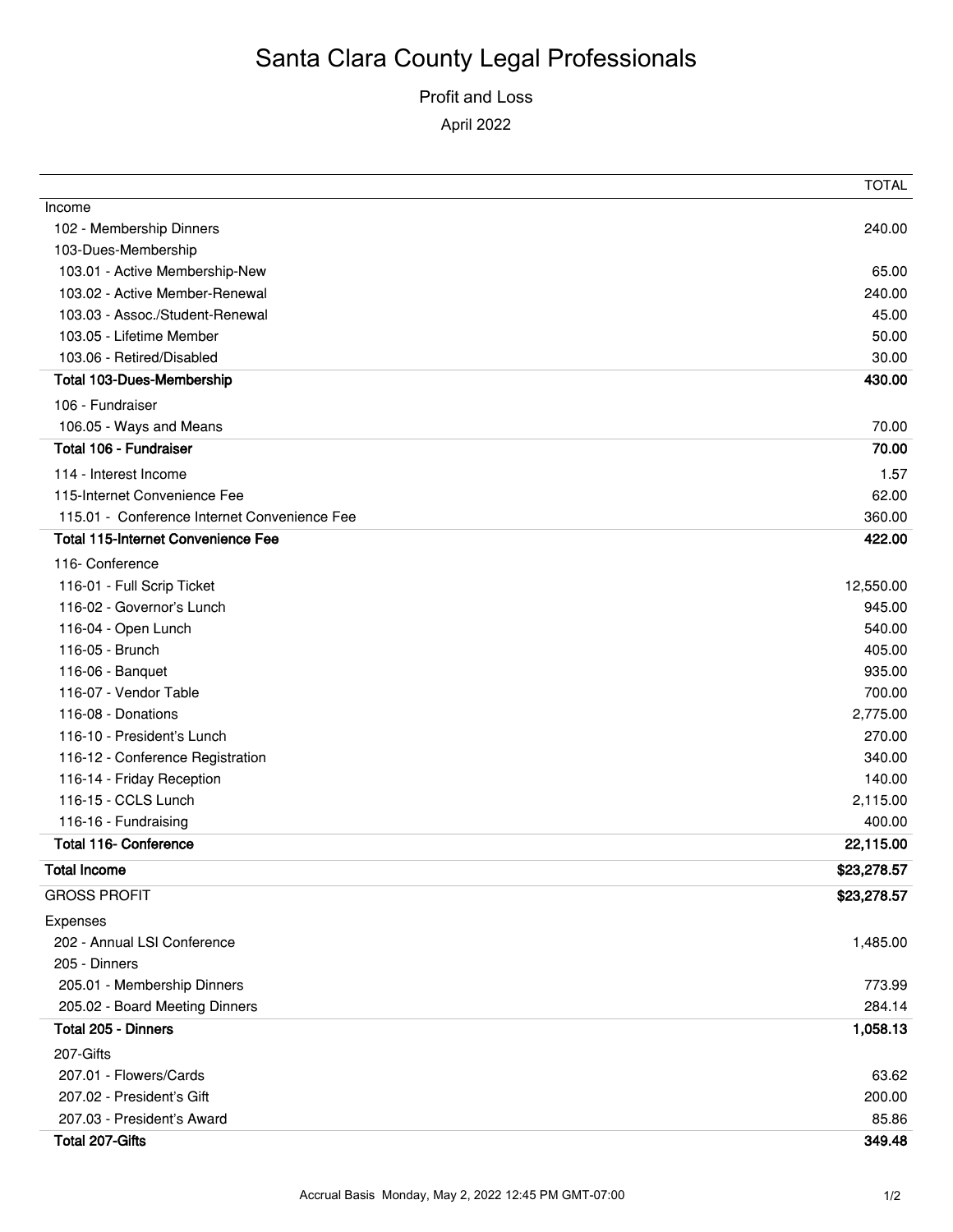|                                         | <b>TOTAL</b> |
|-----------------------------------------|--------------|
| 209- Per Capita                         | 90.00        |
| 210-Marketing                           |              |
| 210.05 - Constant Contact               | 70.00        |
| Total 210- Marketing                    | 70.00        |
| 213 - Officer/Chairman Expenses         |              |
| 213.02 - VP Marketing Expenses          | 62.00        |
| 213.05 - Treasurer Expenses             | 7.00         |
| 213.07 - Executive Adv. Exp.            | 118.09       |
| Total 213 - Officer/Chairman Expenses   | 187.09       |
| 216 - Scholarship                       | 500.00       |
| 218 - Conference                        |              |
| 218.01 - Conference General Expenses    | 478.56       |
| Total 218 - Conference                  | 478.56       |
| 219 - Charitable Donations              |              |
| 219, 01 - Local Ass. Donations          | 100.00       |
| <b>Total 219 - Charitable Donations</b> | 100.00       |
| 221 - Bank Fees                         | 36.53        |
| 221.01 - Conference Bank Fees           | 478.20       |
| Total 221 - Bank Fees                   | 514.73       |
| 222 - History Book/Scrapbook            | 24.87        |
| 246 - QuickBooks                        | 80.00        |
| <b>Total Expenses</b>                   | \$4,937.86   |
| <b>NET OPERATING INCOME</b>             | \$18,340.71  |
| <b>NET INCOME</b>                       | \$18,340.71  |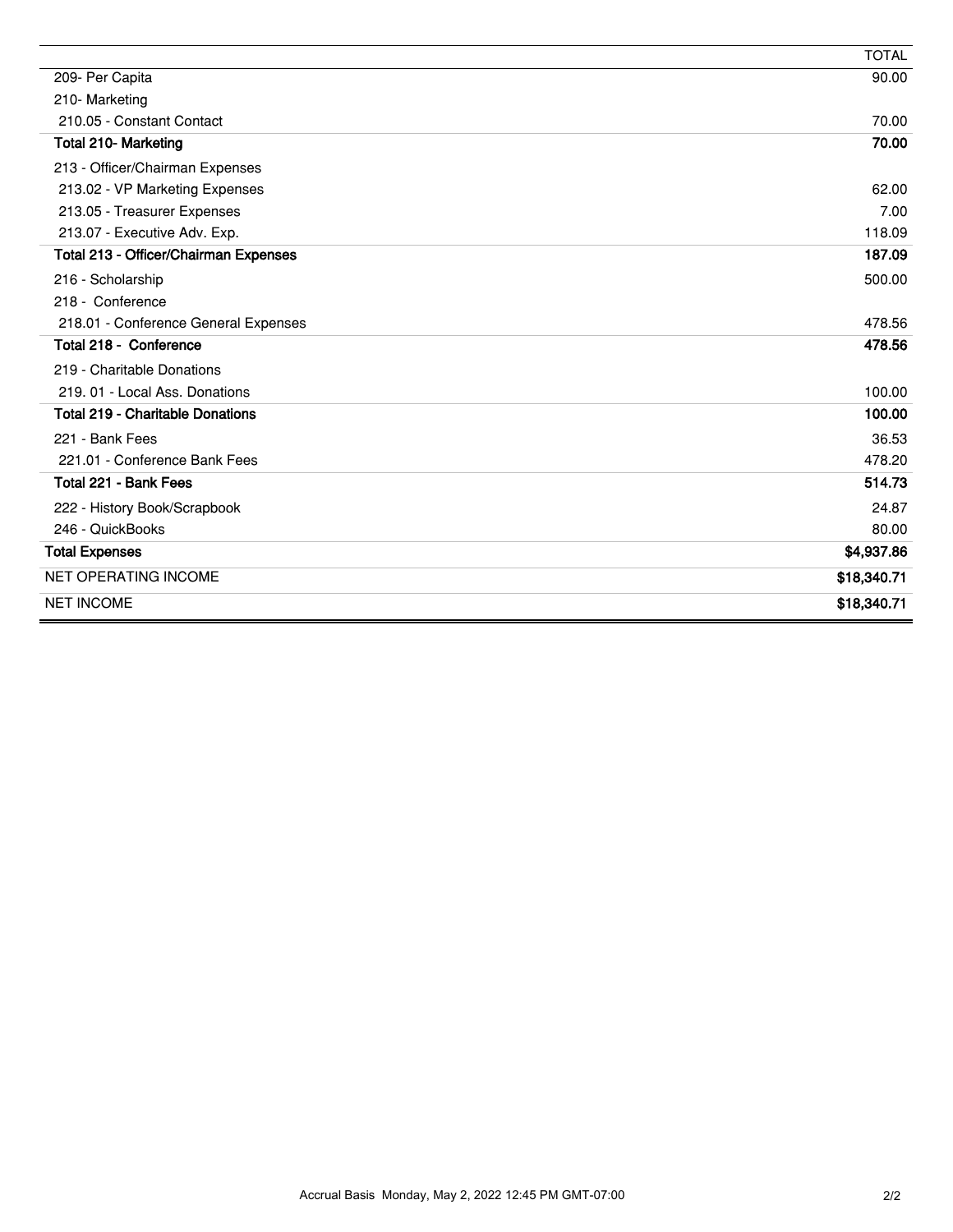Deposit Detail April 2022

| <b>DATE</b>          | <b>TRANSACTION TYPE</b> | <b>NUM</b>     | <b>CUSTOMER</b>   | <b>VENDOR</b>            | MEMO/DESCRIPTION                | <b>CLR</b>  | <b>AMOUNT</b> |
|----------------------|-------------------------|----------------|-------------------|--------------------------|---------------------------------|-------------|---------------|
| TIAA Bank CD         |                         |                |                   |                          |                                 |             |               |
| 04/29/2022           | Deposit                 | $\pmb{0}$      |                   | <b>TIAA Bank CD</b>      | April 2022 Interest             | R           | 1.56          |
|                      |                         |                |                   | <b>TIAA Bank CD</b>      | April 2022 Interest             |             | 1.56          |
| Wells Fargo Checking |                         |                |                   |                          |                                 |             |               |
| 04/04/2022           | Deposit                 |                |                   |                          |                                 | $\mathsf R$ | 1,074.05      |
|                      |                         |                | Gaspar, Alexandra |                          | <b>CCLS Lunch</b>               |             | 45.00         |
|                      |                         |                | Gaspar, Alexandra |                          | Internet Convenience Fee        |             | 5.00          |
|                      |                         |                | Alonso, Audrey    |                          | Full Scrip                      |             | 195.00        |
|                      |                         | Alonso, Audrey |                   | <b>CCLS Lunch</b>        |                                 | 45.00       |               |
|                      |                         | Alonso, Audrey |                   | Internet Convenience Fee |                                 | 5.00        |               |
|                      |                         | Malcolm, Nora  |                   | Full Scrip               |                                 | 195.00      |               |
|                      |                         | Malcolm, Nora  |                   | Governor's Lunch         |                                 | 45.00       |               |
|                      |                         | Malcolm, Nora  |                   | Internet Convenience Fee |                                 | 5.00        |               |
|                      |                         |                | Ramos, Amy        |                          | <b>April Membership Meeting</b> |             | 30.00         |
|                      |                         | Ramos, Amy     |                   | Internet Convenience Fee |                                 | 3.00        |               |
|                      |                         |                |                   | Stripe                   | <b>Stripe Fees</b>              |             | 1.26          |
|                      |                         |                | Tate, Tanya       |                          | Full Scrip                      |             | 195.00        |
|                      |                         |                | Tate, Tanya       |                          | Governor's Lunch                |             | 45.00         |
|                      |                         |                | Tate, Tanya       |                          | Internet Convenience Fee        |             | 5.00          |
|                      |                         |                | Evans, Renee      |                          | Full Scrip                      |             | 195.00        |
|                      |                         |                | Evans, Renee      |                          | President's Lunch               |             | 45.00         |
|                      |                         |                | Evans, Renee      |                          | <b>CCLS Lunch</b>               |             | 45.00         |
|                      |                         |                | Evans, Renee      |                          | Internet Convenience Fee        |             | 5.00          |
|                      |                         |                |                   | <b>Stripe</b>            | <b>Stripe Fees</b>              |             | 32.69         |
| 04/05/2022           | Deposit                 |                |                   |                          |                                 | $\mathsf R$ | 217.87        |
|                      |                         |                | Edwards, Kristi   |                          | Official Program Ad             |             | 25.00         |
|                      |                         |                | Lazaro, Linda     |                          | Full Scrip                      |             | 195.00        |
|                      |                         |                | Lazaro, Linda     |                          | Internet Convenience Fee        |             | 5.00          |
|                      |                         |                |                   | Stripe                   | <b>Stripe Fees</b>              |             | 7.13          |
| 04/06/2022           | Deposit                 |                |                   |                          |                                 | $\mathsf R$ | 429.25        |
|                      |                         |                | Redmond, Bradley  |                          | Full Scrip                      |             | 195.00        |
|                      |                         |                | Redmond, Bradley  |                          | Open/Newcomers Lunch            |             | 45.00         |
|                      |                         |                | Redmond, Bradley  |                          | CCLS Lunch                      |             | 45.00         |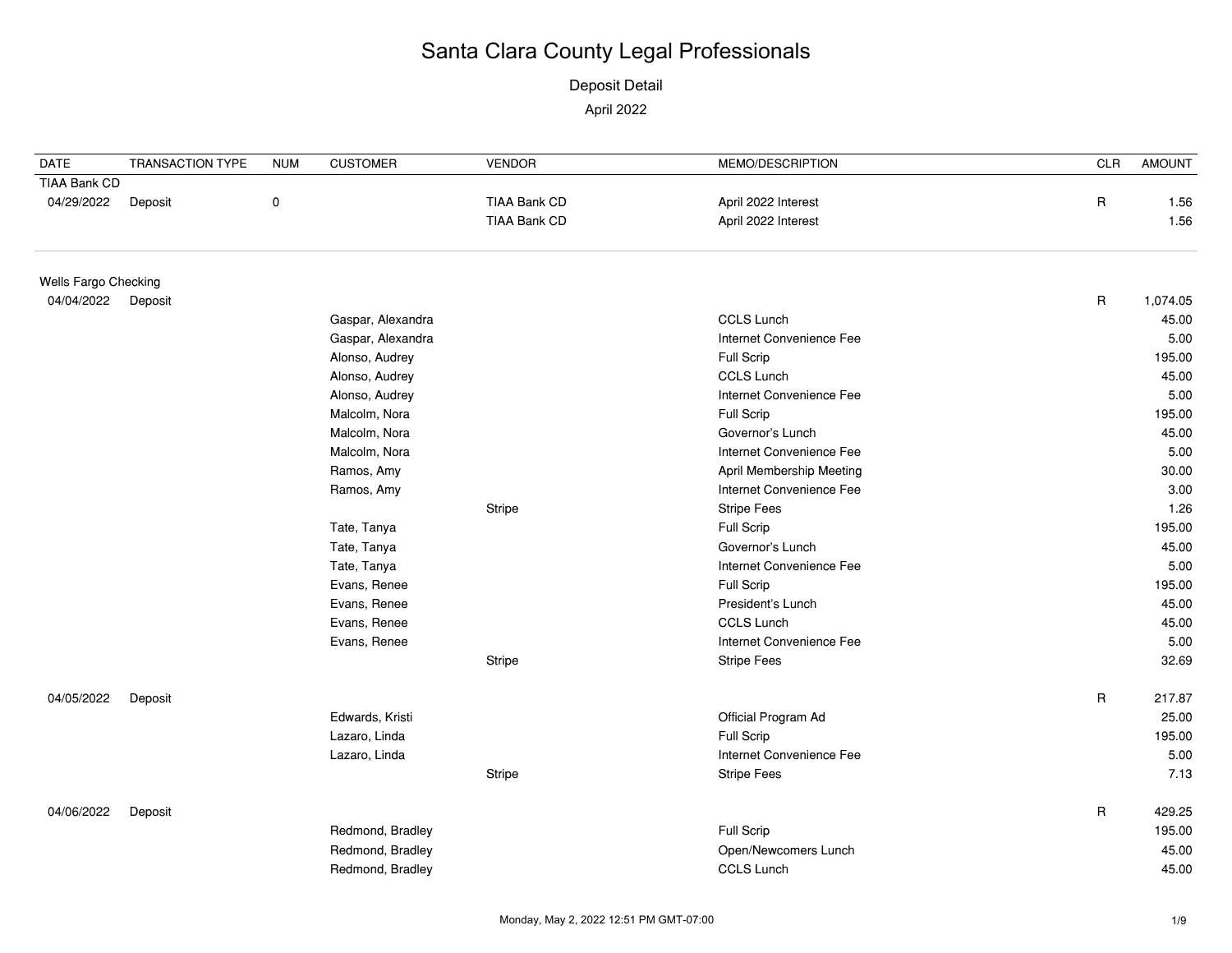| <b>DATE</b> | <b>TRANSACTION TYPE</b> | <b>NUM</b> | <b>CUSTOMER</b>      | <b>VENDOR</b>                  | MEMO/DESCRIPTION                      | <b>CLR</b>  | <b>AMOUNT</b> |
|-------------|-------------------------|------------|----------------------|--------------------------------|---------------------------------------|-------------|---------------|
|             |                         |            | Redmond, Bradley     |                                | -Internet Convenience Fee             |             | 5.00          |
|             |                         |            | Simnacher, Benjamin  |                                | April Membership Meeting              |             | 30.00         |
|             |                         |            | Simnacher, Benjamin  |                                | Internet Convenience Fee              |             | 3.00          |
|             |                         |            |                      | Stripe                         | <b>Stripe Fees</b>                    |             | 1.26          |
|             |                         |            | Melton, Jessica      |                                | Registration                          |             | 30.00         |
|             |                         |            | Melton, Jessica      |                                | Banquet                               |             | 85.00         |
|             |                         |            | Melton, Jessica      |                                | Internet Convenience Fee              |             | 5.00          |
|             |                         |            |                      | <b>Stripe</b>                  | <b>Stripe Fees</b>                    |             | 12.49         |
| 04/07/2022  | Deposit                 |            |                      |                                |                                       | $\mathsf R$ | 339.55        |
|             |                         |            |                      | <b>Barkley Court Reporting</b> | <b>Barkley Exhibitor Table</b>        |             | 350.00        |
|             |                         |            |                      | Stripe                         | <b>Stripe Fees</b>                    |             | 10.45         |
| 04/08/2022  | Deposit                 |            |                      |                                |                                       | $\mathsf R$ | 1,042.31      |
|             |                         |            | Miller, Patty        |                                | <b>CCLS Lunch</b>                     |             | 45.00         |
|             |                         |            | Miller, Patty        |                                | Internet Convenience Fee              |             | 5.00          |
|             |                         |            | Sealey, Nikki        |                                | <b>Full Scrip</b>                     |             | 195.00        |
|             |                         |            | Sealey, Nikki        |                                | <b>CCLS Lunch</b>                     |             | 45.00         |
|             |                         |            | Sealey, Nikki        |                                | Internet Convenience Fee              |             | 5.00          |
|             |                         |            | Mann, Amy            |                                | <b>Full Scrip</b>                     |             | 195.00        |
|             |                         |            | Mann, Amy            |                                | Governor's Lunch                      |             | 45.00         |
|             |                         |            | Mann, Amy            |                                | <b>CCLS Lunch</b>                     |             | 45.00         |
|             |                         |            | Mann, Amy            |                                | Internet Convenience Fee              |             | 5.00          |
|             |                         |            | Bettencourt, Melissa |                                | <b>Full Scrip</b>                     |             | 195.00        |
|             |                         |            | Bettencourt, Melissa |                                | President's Lunch                     |             | 45.00         |
|             |                         |            | Bettencourt, Melissa |                                | Internet Convenience Fee              |             | 5.00          |
|             |                         |            | Oreno, Kim           |                                | <b>Full Scrip</b>                     |             | 195.00        |
|             |                         |            | Oreno, Kim           |                                | Newcomers Lunch                       |             | 45.00         |
|             |                         |            | Oreno, Kim           |                                | Internet Convenience Fee              |             | 5.00          |
|             |                         |            |                      | Stripe                         | <b>Stripe Fees</b>                    |             | 32.69         |
| 04/09/2022  | Deposit                 |            |                      |                                |                                       | $\mathsf R$ | 2,775.00      |
|             |                         | 12131      |                      | <b>LPI</b>                     | Six Full Scrips for the LPI EC        |             | 1,170.00      |
|             |                         | 12131      |                      | LPI                            | Six Governor's Lunches for the LPI EC |             | 270.00        |
|             |                         | 12131      |                      | LPI                            | Six CCLS Lunches for the LPI EC       |             | 270.00        |
|             |                         | 78094      |                      | McManis-Faulkner, PC           | Platinum Sponsorship                  |             | 1,000.00      |
|             |                         | 78093      |                      | McManis-Faulkner, PC           | Membership Dues- Joanne Rogers        |             | 65.00         |
| 04/11/2022  | Deposit                 |            |                      |                                |                                       | $\mathsf R$ | 669.08        |
|             |                         |            | Vasquez, Carmen      |                                | Full Scrip                            |             | 195.00        |
|             |                         |            | Vasquez, Carmen      |                                | President's Lunch                     |             | 45.00         |
|             |                         |            | Vasquez, Carmen      |                                | Internet Convenience Fee              |             | 5.00          |
|             |                         |            | Siambis, George      |                                | <b>Full Scrip</b>                     |             | 195.00        |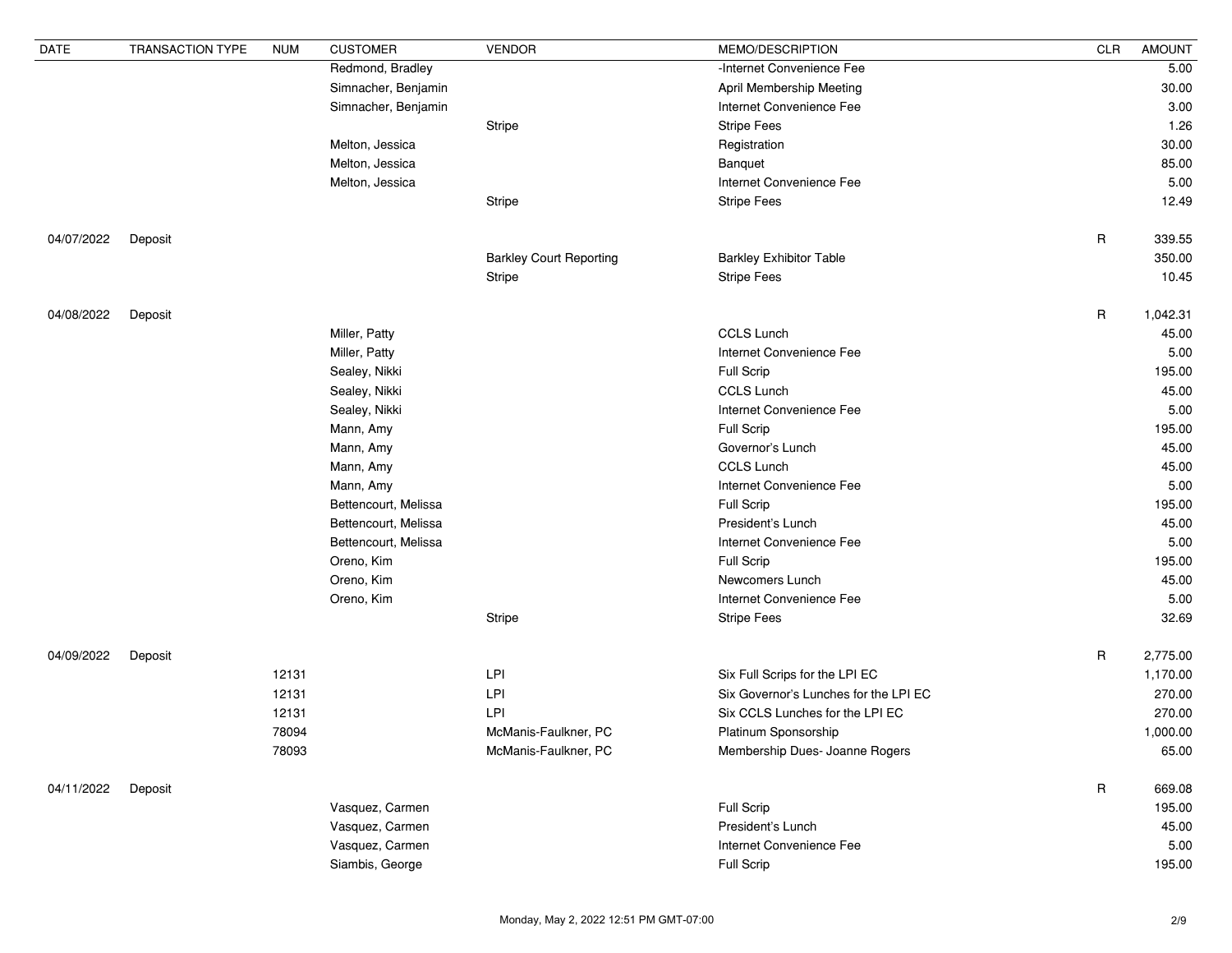| <b>DATE</b> | <b>TRANSACTION TYPE</b> | <b>NUM</b> | <b>CUSTOMER</b>        | <b>VENDOR</b>                     | MEMO/DESCRIPTION         | CLR          | <b>AMOUNT</b> |
|-------------|-------------------------|------------|------------------------|-----------------------------------|--------------------------|--------------|---------------|
|             |                         |            | Siambis, George        |                                   | Newcomer's Lunch         |              | 45.00         |
|             |                         |            | Siambis, George        |                                   | Internet Convenience Fee |              | 5.00          |
|             |                         |            | Moberg, Karen          |                                   | Registration             |              | 30.00         |
|             |                         |            | Moberg, Karen          |                                   | <b>Friday Reception</b>  |              | 35.00         |
|             |                         |            | Moberg, Karen          |                                   | <b>CCLS Lunch</b>        |              | 45.00         |
|             |                         |            | Moberg, Karen          |                                   | Banquet                  |              | 85.00         |
|             |                         |            | Moberg, Karen          |                                   | Internet Convenience Fee |              | 5.00          |
|             |                         |            |                        | <b>Stripe</b>                     | <b>Stripe Fees</b>       |              | 20.92         |
| 04/12/2022  | Deposit                 |            |                        |                                   |                          | $\mathsf{R}$ | 571.68        |
|             |                         |            | Carrilo, Martha        |                                   | <b>CCLS Lunch</b>        |              | 45.00         |
|             |                         |            | Carrilo, Martha        |                                   | Internet Convenience Fee |              | 5.00          |
|             |                         |            | Carrilo, Rene          |                                   | <b>CCLS Lunch</b>        |              | 45.00         |
|             |                         |            | Carrilo, Martha        |                                   | Internet Convenience Fee |              | 5.00          |
|             |                         |            | Brownson, Ana          |                                   | <b>Full Scrip</b>        |              | 195.00        |
|             |                         |            | Brownson, Ana          |                                   | <b>CCLS Lunch</b>        |              | 45.00         |
|             |                         |            | Brownson, Ana          |                                   | Internet Convenience Fee |              | 5.00          |
|             |                         |            | Husher, Susan          |                                   | <b>Full Scrip</b>        |              | 195.00        |
|             |                         |            | Husher, Susan          |                                   | <b>CCLS Lunch</b>        |              | 45.00         |
|             |                         |            | Husher, Susan          |                                   | Internet Convenience Fee |              | 5.00          |
|             |                         |            |                        | <b>Stripe</b>                     | <b>Stripe Fee</b>        |              | 18.32         |
| 04/12/2022  | Deposit                 |            |                        |                                   |                          | $\mathsf R$  | 300.00        |
|             |                         | 18873      |                        | Advantage Reporting Services, LLC | Silver Sponsorship       |              | 250.00        |
|             |                         | 1642       | San Gabriel Valley LSA |                                   | Copper Sponsorship       |              | 50.00         |
| 04/13/2022  | Deposit                 |            |                        |                                   |                          | $\sf R$      | 469.73        |
|             |                         |            | Aguilar, Denise        |                                   | Registration             |              | 30.00         |
|             |                         |            | Aguilar, Denise        |                                   | Internet Convenience Fee |              | 5.00          |
|             |                         |            | Gonzalez, Maria        |                                   | <b>CCLS Lunch</b>        |              | 45.00         |
|             |                         |            | Gonzalez, Maria        |                                   | Internet Convenience Fee |              | 5.00          |
|             |                         |            | Barregar, Barbara      |                                   | Full Scrip               |              | 195.00        |
|             |                         |            | Barregar, Barbara      |                                   | Internet Convenience Fee |              | 5.00          |
|             |                         |            | Schmidt, Deborah       |                                   | <b>Full Scrip</b>        |              | 195.00        |
|             |                         |            | Schmidt, Deborah       |                                   | Internet Convenience Fee |              | 5.00          |
|             |                         |            |                        | Stripe                            | <b>Stripe Fees</b>       |              | 15.27         |
| 04/14/2022  | Deposit                 |            |                        |                                   |                          | $\mathsf R$  | 1,068.66      |
|             |                         |            |                        | Page, Jennifer                    | April Membership Meeting |              | 30.00         |
|             |                         |            |                        | Page, Jennifer                    | Internet Convenience Fee |              | 3.00          |
|             |                         |            | Woodman, Cynthia       |                                   | <b>Full Scrip</b>        |              | 195.00        |
|             |                         |            | Woodman, Cynthia       |                                   | Internet Convenience Fee |              | 5.00          |
|             |                         |            | De La O, Lisa          |                                   | Full Scrip               |              | 195.00        |
|             |                         |            |                        |                                   |                          |              |               |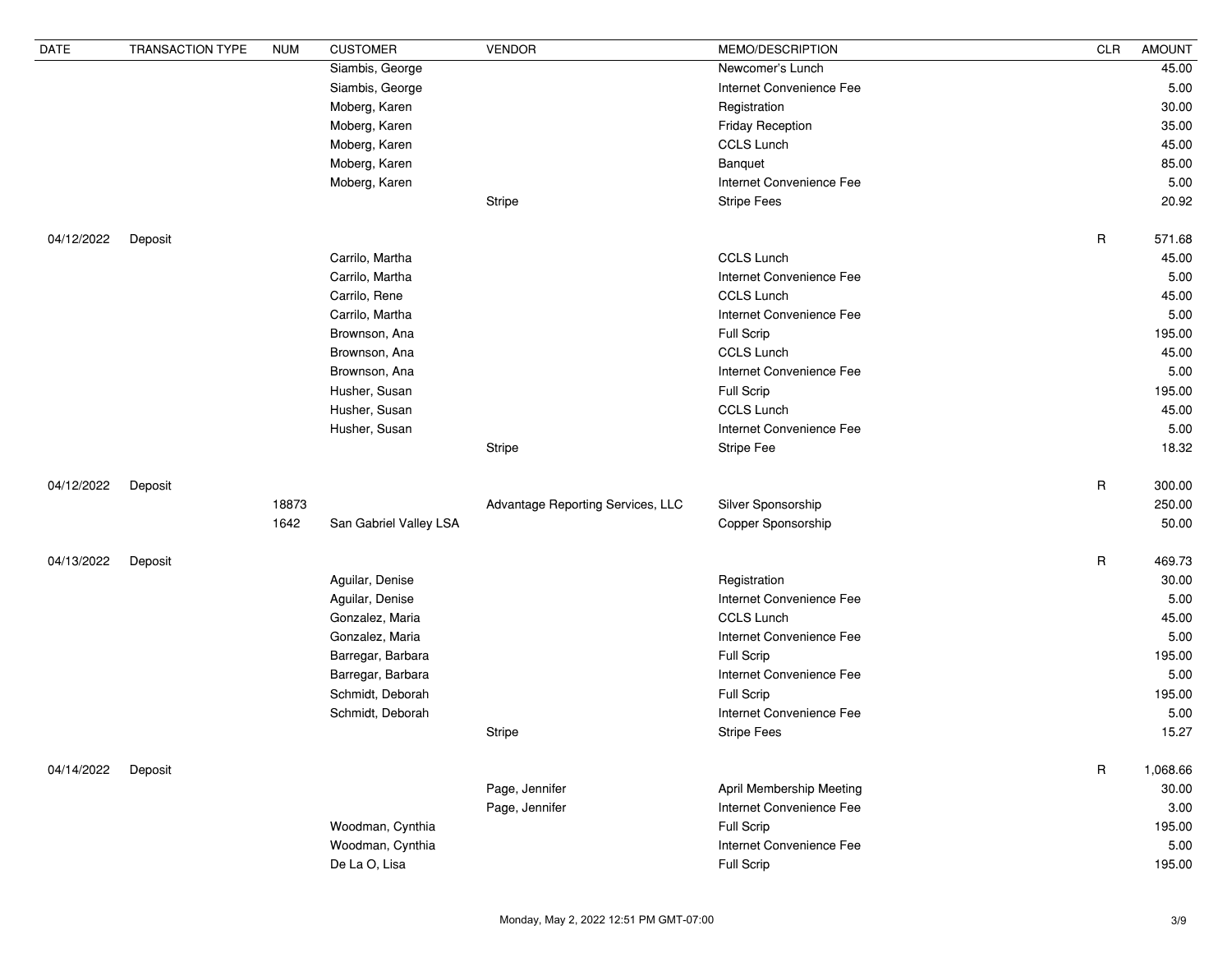| <b>CCLS Lunch</b><br>De La O, Lisa<br>45.00<br>De La O, Lisa<br>Governor's Lunch<br>45.00<br>De La O, Lisa<br>Internet Convenience Fee<br>5.00<br>Hunt, Heather<br>April Membership Meeting<br>30.00<br>3.00<br>Hunt, Heather<br>Internet Convenience Fee<br>Shreve, Vivian<br>April Membership Meeting<br>150.00<br>15.00<br>Shreve, Vivian<br>Internet Convenience Fee<br>Philip, Marzella<br>April Membership Meeting<br>30.00<br>Philip, Marzella<br>Internet Convenience Fee<br>3.00<br>Unisource Discovery<br>Unisource Discovery Exhibitor Table<br>350.00<br><b>Stripe Fees</b><br><b>Stripe</b><br>10.08<br>Stripe Fees Annual Conference<br>25.26<br>Stripe<br>$\mathsf R$<br>Misc.<br>04/14/2022<br>100.00<br>Deposit<br>778<br>Misc.<br>Opportunity Drawing include \$10 from Rod and \$60 in Cash<br>70.00<br>778<br>Misc.<br>Membership Dinner- Walk-In<br>30.00<br>$\mathsf R$<br>812.19<br>04/15/2022<br>Deposit<br>Full Scrip<br>195.00<br>Mendez, Sally<br>45.00<br>Mendez, Sally<br>Newcomer's Lunch<br><b>CCLS Lunch</b><br>Mendez, Sally<br>45.00<br>Internet Convenience Fee<br>5.00<br>Mendez, Sally<br>Full Scrip<br>Flores, Christine<br>195.00<br>Flores, Christine<br>45.00<br>Governor's Lunch<br><b>CCLS Lunch</b><br>Flores, Christine<br>45.00<br>Flores, Christine<br>Internet Convenience Fee<br>5.00<br><b>SFLPA</b><br>25.00<br>Program Ad<br><b>Full Scrip</b><br>195.00<br>Liang, Dalia<br>Internet Convenience Fee<br>Liang, Dalia<br>5.00<br>Guilouet, Evelyne<br>April Membership Meeting<br>30.00<br>Internet Convenience Fee<br>3.00<br>Guilouet, Evelyne<br><b>Stripe</b><br><b>Stripe Fees</b><br>1.26<br><b>Stripe Fees</b><br>24.55<br>Stripe<br>$\mathsf{R}$<br>193.90<br>04/18/2022<br>Deposit<br>Full Scrip<br>Marquez, Norma<br>195.00<br>Marquez, Norma<br>Internet Convenience Fee<br>5.00<br>Stripe<br><b>Stripe Fee</b><br>6.10<br>$\mathsf{R}$<br>525.00<br>04/18/2022<br>Deposit<br>31141<br><b>Swift Attorney Services</b><br><b>Conference Donation</b><br>400.00<br><b>CCCLPA</b><br>Bronze Sponsorship<br>1086<br>50.00<br>1714<br><b>CVLSA</b><br>Bronze Sponsorship<br>75.00 | <b>DATE</b> | <b>TRANSACTION TYPE</b> | <b>NUM</b> | <b>CUSTOMER</b> | <b>VENDOR</b> | MEMO/DESCRIPTION | <b>CLR</b> | <b>AMOUNT</b> |
|--------------------------------------------------------------------------------------------------------------------------------------------------------------------------------------------------------------------------------------------------------------------------------------------------------------------------------------------------------------------------------------------------------------------------------------------------------------------------------------------------------------------------------------------------------------------------------------------------------------------------------------------------------------------------------------------------------------------------------------------------------------------------------------------------------------------------------------------------------------------------------------------------------------------------------------------------------------------------------------------------------------------------------------------------------------------------------------------------------------------------------------------------------------------------------------------------------------------------------------------------------------------------------------------------------------------------------------------------------------------------------------------------------------------------------------------------------------------------------------------------------------------------------------------------------------------------------------------------------------------------------------------------------------------------------------------------------------------------------------------------------------------------------------------------------------------------------------------------------------------------------------------------------------------------------------------------------------------------------------------------------------------------------------------------------------------------------------------------------------------------------------------|-------------|-------------------------|------------|-----------------|---------------|------------------|------------|---------------|
|                                                                                                                                                                                                                                                                                                                                                                                                                                                                                                                                                                                                                                                                                                                                                                                                                                                                                                                                                                                                                                                                                                                                                                                                                                                                                                                                                                                                                                                                                                                                                                                                                                                                                                                                                                                                                                                                                                                                                                                                                                                                                                                                            |             |                         |            |                 |               |                  |            |               |
|                                                                                                                                                                                                                                                                                                                                                                                                                                                                                                                                                                                                                                                                                                                                                                                                                                                                                                                                                                                                                                                                                                                                                                                                                                                                                                                                                                                                                                                                                                                                                                                                                                                                                                                                                                                                                                                                                                                                                                                                                                                                                                                                            |             |                         |            |                 |               |                  |            |               |
|                                                                                                                                                                                                                                                                                                                                                                                                                                                                                                                                                                                                                                                                                                                                                                                                                                                                                                                                                                                                                                                                                                                                                                                                                                                                                                                                                                                                                                                                                                                                                                                                                                                                                                                                                                                                                                                                                                                                                                                                                                                                                                                                            |             |                         |            |                 |               |                  |            |               |
|                                                                                                                                                                                                                                                                                                                                                                                                                                                                                                                                                                                                                                                                                                                                                                                                                                                                                                                                                                                                                                                                                                                                                                                                                                                                                                                                                                                                                                                                                                                                                                                                                                                                                                                                                                                                                                                                                                                                                                                                                                                                                                                                            |             |                         |            |                 |               |                  |            |               |
|                                                                                                                                                                                                                                                                                                                                                                                                                                                                                                                                                                                                                                                                                                                                                                                                                                                                                                                                                                                                                                                                                                                                                                                                                                                                                                                                                                                                                                                                                                                                                                                                                                                                                                                                                                                                                                                                                                                                                                                                                                                                                                                                            |             |                         |            |                 |               |                  |            |               |
|                                                                                                                                                                                                                                                                                                                                                                                                                                                                                                                                                                                                                                                                                                                                                                                                                                                                                                                                                                                                                                                                                                                                                                                                                                                                                                                                                                                                                                                                                                                                                                                                                                                                                                                                                                                                                                                                                                                                                                                                                                                                                                                                            |             |                         |            |                 |               |                  |            |               |
|                                                                                                                                                                                                                                                                                                                                                                                                                                                                                                                                                                                                                                                                                                                                                                                                                                                                                                                                                                                                                                                                                                                                                                                                                                                                                                                                                                                                                                                                                                                                                                                                                                                                                                                                                                                                                                                                                                                                                                                                                                                                                                                                            |             |                         |            |                 |               |                  |            |               |
|                                                                                                                                                                                                                                                                                                                                                                                                                                                                                                                                                                                                                                                                                                                                                                                                                                                                                                                                                                                                                                                                                                                                                                                                                                                                                                                                                                                                                                                                                                                                                                                                                                                                                                                                                                                                                                                                                                                                                                                                                                                                                                                                            |             |                         |            |                 |               |                  |            |               |
|                                                                                                                                                                                                                                                                                                                                                                                                                                                                                                                                                                                                                                                                                                                                                                                                                                                                                                                                                                                                                                                                                                                                                                                                                                                                                                                                                                                                                                                                                                                                                                                                                                                                                                                                                                                                                                                                                                                                                                                                                                                                                                                                            |             |                         |            |                 |               |                  |            |               |
|                                                                                                                                                                                                                                                                                                                                                                                                                                                                                                                                                                                                                                                                                                                                                                                                                                                                                                                                                                                                                                                                                                                                                                                                                                                                                                                                                                                                                                                                                                                                                                                                                                                                                                                                                                                                                                                                                                                                                                                                                                                                                                                                            |             |                         |            |                 |               |                  |            |               |
|                                                                                                                                                                                                                                                                                                                                                                                                                                                                                                                                                                                                                                                                                                                                                                                                                                                                                                                                                                                                                                                                                                                                                                                                                                                                                                                                                                                                                                                                                                                                                                                                                                                                                                                                                                                                                                                                                                                                                                                                                                                                                                                                            |             |                         |            |                 |               |                  |            |               |
|                                                                                                                                                                                                                                                                                                                                                                                                                                                                                                                                                                                                                                                                                                                                                                                                                                                                                                                                                                                                                                                                                                                                                                                                                                                                                                                                                                                                                                                                                                                                                                                                                                                                                                                                                                                                                                                                                                                                                                                                                                                                                                                                            |             |                         |            |                 |               |                  |            |               |
|                                                                                                                                                                                                                                                                                                                                                                                                                                                                                                                                                                                                                                                                                                                                                                                                                                                                                                                                                                                                                                                                                                                                                                                                                                                                                                                                                                                                                                                                                                                                                                                                                                                                                                                                                                                                                                                                                                                                                                                                                                                                                                                                            |             |                         |            |                 |               |                  |            |               |
|                                                                                                                                                                                                                                                                                                                                                                                                                                                                                                                                                                                                                                                                                                                                                                                                                                                                                                                                                                                                                                                                                                                                                                                                                                                                                                                                                                                                                                                                                                                                                                                                                                                                                                                                                                                                                                                                                                                                                                                                                                                                                                                                            |             |                         |            |                 |               |                  |            |               |
|                                                                                                                                                                                                                                                                                                                                                                                                                                                                                                                                                                                                                                                                                                                                                                                                                                                                                                                                                                                                                                                                                                                                                                                                                                                                                                                                                                                                                                                                                                                                                                                                                                                                                                                                                                                                                                                                                                                                                                                                                                                                                                                                            |             |                         |            |                 |               |                  |            |               |
|                                                                                                                                                                                                                                                                                                                                                                                                                                                                                                                                                                                                                                                                                                                                                                                                                                                                                                                                                                                                                                                                                                                                                                                                                                                                                                                                                                                                                                                                                                                                                                                                                                                                                                                                                                                                                                                                                                                                                                                                                                                                                                                                            |             |                         |            |                 |               |                  |            |               |
|                                                                                                                                                                                                                                                                                                                                                                                                                                                                                                                                                                                                                                                                                                                                                                                                                                                                                                                                                                                                                                                                                                                                                                                                                                                                                                                                                                                                                                                                                                                                                                                                                                                                                                                                                                                                                                                                                                                                                                                                                                                                                                                                            |             |                         |            |                 |               |                  |            |               |
|                                                                                                                                                                                                                                                                                                                                                                                                                                                                                                                                                                                                                                                                                                                                                                                                                                                                                                                                                                                                                                                                                                                                                                                                                                                                                                                                                                                                                                                                                                                                                                                                                                                                                                                                                                                                                                                                                                                                                                                                                                                                                                                                            |             |                         |            |                 |               |                  |            |               |
|                                                                                                                                                                                                                                                                                                                                                                                                                                                                                                                                                                                                                                                                                                                                                                                                                                                                                                                                                                                                                                                                                                                                                                                                                                                                                                                                                                                                                                                                                                                                                                                                                                                                                                                                                                                                                                                                                                                                                                                                                                                                                                                                            |             |                         |            |                 |               |                  |            |               |
|                                                                                                                                                                                                                                                                                                                                                                                                                                                                                                                                                                                                                                                                                                                                                                                                                                                                                                                                                                                                                                                                                                                                                                                                                                                                                                                                                                                                                                                                                                                                                                                                                                                                                                                                                                                                                                                                                                                                                                                                                                                                                                                                            |             |                         |            |                 |               |                  |            |               |
|                                                                                                                                                                                                                                                                                                                                                                                                                                                                                                                                                                                                                                                                                                                                                                                                                                                                                                                                                                                                                                                                                                                                                                                                                                                                                                                                                                                                                                                                                                                                                                                                                                                                                                                                                                                                                                                                                                                                                                                                                                                                                                                                            |             |                         |            |                 |               |                  |            |               |
|                                                                                                                                                                                                                                                                                                                                                                                                                                                                                                                                                                                                                                                                                                                                                                                                                                                                                                                                                                                                                                                                                                                                                                                                                                                                                                                                                                                                                                                                                                                                                                                                                                                                                                                                                                                                                                                                                                                                                                                                                                                                                                                                            |             |                         |            |                 |               |                  |            |               |
|                                                                                                                                                                                                                                                                                                                                                                                                                                                                                                                                                                                                                                                                                                                                                                                                                                                                                                                                                                                                                                                                                                                                                                                                                                                                                                                                                                                                                                                                                                                                                                                                                                                                                                                                                                                                                                                                                                                                                                                                                                                                                                                                            |             |                         |            |                 |               |                  |            |               |
|                                                                                                                                                                                                                                                                                                                                                                                                                                                                                                                                                                                                                                                                                                                                                                                                                                                                                                                                                                                                                                                                                                                                                                                                                                                                                                                                                                                                                                                                                                                                                                                                                                                                                                                                                                                                                                                                                                                                                                                                                                                                                                                                            |             |                         |            |                 |               |                  |            |               |
|                                                                                                                                                                                                                                                                                                                                                                                                                                                                                                                                                                                                                                                                                                                                                                                                                                                                                                                                                                                                                                                                                                                                                                                                                                                                                                                                                                                                                                                                                                                                                                                                                                                                                                                                                                                                                                                                                                                                                                                                                                                                                                                                            |             |                         |            |                 |               |                  |            |               |
|                                                                                                                                                                                                                                                                                                                                                                                                                                                                                                                                                                                                                                                                                                                                                                                                                                                                                                                                                                                                                                                                                                                                                                                                                                                                                                                                                                                                                                                                                                                                                                                                                                                                                                                                                                                                                                                                                                                                                                                                                                                                                                                                            |             |                         |            |                 |               |                  |            |               |
|                                                                                                                                                                                                                                                                                                                                                                                                                                                                                                                                                                                                                                                                                                                                                                                                                                                                                                                                                                                                                                                                                                                                                                                                                                                                                                                                                                                                                                                                                                                                                                                                                                                                                                                                                                                                                                                                                                                                                                                                                                                                                                                                            |             |                         |            |                 |               |                  |            |               |
|                                                                                                                                                                                                                                                                                                                                                                                                                                                                                                                                                                                                                                                                                                                                                                                                                                                                                                                                                                                                                                                                                                                                                                                                                                                                                                                                                                                                                                                                                                                                                                                                                                                                                                                                                                                                                                                                                                                                                                                                                                                                                                                                            |             |                         |            |                 |               |                  |            |               |
|                                                                                                                                                                                                                                                                                                                                                                                                                                                                                                                                                                                                                                                                                                                                                                                                                                                                                                                                                                                                                                                                                                                                                                                                                                                                                                                                                                                                                                                                                                                                                                                                                                                                                                                                                                                                                                                                                                                                                                                                                                                                                                                                            |             |                         |            |                 |               |                  |            |               |
|                                                                                                                                                                                                                                                                                                                                                                                                                                                                                                                                                                                                                                                                                                                                                                                                                                                                                                                                                                                                                                                                                                                                                                                                                                                                                                                                                                                                                                                                                                                                                                                                                                                                                                                                                                                                                                                                                                                                                                                                                                                                                                                                            |             |                         |            |                 |               |                  |            |               |
|                                                                                                                                                                                                                                                                                                                                                                                                                                                                                                                                                                                                                                                                                                                                                                                                                                                                                                                                                                                                                                                                                                                                                                                                                                                                                                                                                                                                                                                                                                                                                                                                                                                                                                                                                                                                                                                                                                                                                                                                                                                                                                                                            |             |                         |            |                 |               |                  |            |               |
|                                                                                                                                                                                                                                                                                                                                                                                                                                                                                                                                                                                                                                                                                                                                                                                                                                                                                                                                                                                                                                                                                                                                                                                                                                                                                                                                                                                                                                                                                                                                                                                                                                                                                                                                                                                                                                                                                                                                                                                                                                                                                                                                            |             |                         |            |                 |               |                  |            |               |
|                                                                                                                                                                                                                                                                                                                                                                                                                                                                                                                                                                                                                                                                                                                                                                                                                                                                                                                                                                                                                                                                                                                                                                                                                                                                                                                                                                                                                                                                                                                                                                                                                                                                                                                                                                                                                                                                                                                                                                                                                                                                                                                                            |             |                         |            |                 |               |                  |            |               |
|                                                                                                                                                                                                                                                                                                                                                                                                                                                                                                                                                                                                                                                                                                                                                                                                                                                                                                                                                                                                                                                                                                                                                                                                                                                                                                                                                                                                                                                                                                                                                                                                                                                                                                                                                                                                                                                                                                                                                                                                                                                                                                                                            |             |                         |            |                 |               |                  |            |               |
|                                                                                                                                                                                                                                                                                                                                                                                                                                                                                                                                                                                                                                                                                                                                                                                                                                                                                                                                                                                                                                                                                                                                                                                                                                                                                                                                                                                                                                                                                                                                                                                                                                                                                                                                                                                                                                                                                                                                                                                                                                                                                                                                            |             |                         |            |                 |               |                  |            |               |
|                                                                                                                                                                                                                                                                                                                                                                                                                                                                                                                                                                                                                                                                                                                                                                                                                                                                                                                                                                                                                                                                                                                                                                                                                                                                                                                                                                                                                                                                                                                                                                                                                                                                                                                                                                                                                                                                                                                                                                                                                                                                                                                                            |             |                         |            |                 |               |                  |            |               |
|                                                                                                                                                                                                                                                                                                                                                                                                                                                                                                                                                                                                                                                                                                                                                                                                                                                                                                                                                                                                                                                                                                                                                                                                                                                                                                                                                                                                                                                                                                                                                                                                                                                                                                                                                                                                                                                                                                                                                                                                                                                                                                                                            |             |                         |            |                 |               |                  |            |               |
|                                                                                                                                                                                                                                                                                                                                                                                                                                                                                                                                                                                                                                                                                                                                                                                                                                                                                                                                                                                                                                                                                                                                                                                                                                                                                                                                                                                                                                                                                                                                                                                                                                                                                                                                                                                                                                                                                                                                                                                                                                                                                                                                            |             |                         |            |                 |               |                  |            |               |
|                                                                                                                                                                                                                                                                                                                                                                                                                                                                                                                                                                                                                                                                                                                                                                                                                                                                                                                                                                                                                                                                                                                                                                                                                                                                                                                                                                                                                                                                                                                                                                                                                                                                                                                                                                                                                                                                                                                                                                                                                                                                                                                                            |             |                         |            |                 |               |                  |            |               |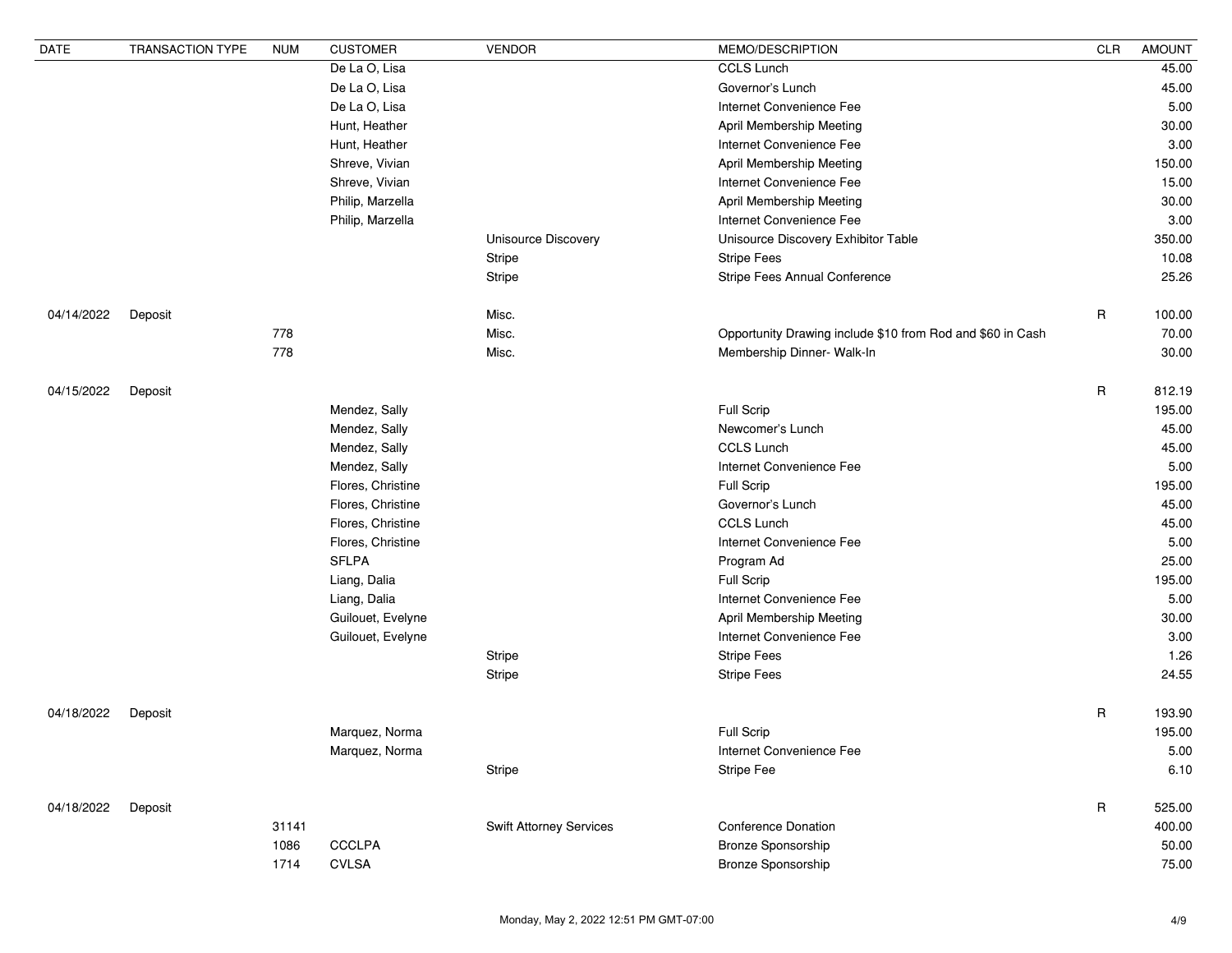| $\mathsf{R}$<br>525.00<br>04/19/2022<br>Deposit<br>Mom and Aunt Sandy Brunch Tickets<br>90.00<br>780<br>Full Scrip<br>1506<br>Haussmann, Barbara<br>195.00<br><b>CCLS Lunch</b><br>1506<br>45.00<br>Haussmann, Barbara<br>Full Scrip<br>1761<br>Martinez, Judith<br>195.00<br>$\mathsf R$<br>857.52<br>04/19/2022<br>Deposit<br>Nowak, Heather<br>Full Scrip<br>195.00<br>Nowak, Heather<br>President's Lunch<br>45.00<br>Nowak, Heather<br>Internet Convenience Fee<br>5.00<br>Barlow, Chasity<br>Full Scrip<br>195.00<br>45.00<br>Barlow, Chasity<br>Newcomer's Lunch<br>Barlow, Chasity<br>Internet Convenience Fee<br>5.00<br>Johnson, Brenda<br>Full Scrip<br>195.00<br><b>CCLS Lunch</b><br>Johnson, Brenda<br>45.00<br>Johnson, Brenda<br>Internet Convenience Fee<br>5.00<br><b>CCLS Lunch</b><br>45.00<br>Beaudrow, Mary<br>Internet Convenience Fee<br>Beaudrow, Mary<br>5.00<br><b>CCLS Lunch</b><br>45.00<br>Beaudrow, Mary<br>Beaudrow, Mary<br>Internet Convenience Fee<br>5.00<br><b>CCLS Lunch</b><br>Weathers, Marla<br>45.00<br>Internet Convenience Fee<br>5.00<br>Weathers, Marla<br><b>Stripe Fees</b><br>27.48<br>Stripe<br>$\mathsf R$<br>2,007.70<br>04/20/2022<br>Deposit<br>Conference Registration<br>Bettencourt, Lorraine<br>30.00<br><b>CCLS Lunch</b><br>45.00<br>Bettencourt, Lorraine<br>Bettencourt, Lorraine<br>Internet Convenience Fee<br>5.00<br>Gandevia, Lidia<br>Full Scrip<br>195.00<br>Gandevia, Lidia<br>Internet Convenience Fee<br>5.00<br>Clark, Carla<br>Full Scrip<br>195.00 | <b>DATE</b> | <b>TRANSACTION TYPE</b> | <b>NUM</b> | <b>CUSTOMER</b> | <b>VENDOR</b> | MEMO/DESCRIPTION  | <b>CLR</b> | <b>AMOUNT</b> |
|-------------------------------------------------------------------------------------------------------------------------------------------------------------------------------------------------------------------------------------------------------------------------------------------------------------------------------------------------------------------------------------------------------------------------------------------------------------------------------------------------------------------------------------------------------------------------------------------------------------------------------------------------------------------------------------------------------------------------------------------------------------------------------------------------------------------------------------------------------------------------------------------------------------------------------------------------------------------------------------------------------------------------------------------------------------------------------------------------------------------------------------------------------------------------------------------------------------------------------------------------------------------------------------------------------------------------------------------------------------------------------------------------------------------------------------------------------------------------------------------------------------------------------|-------------|-------------------------|------------|-----------------|---------------|-------------------|------------|---------------|
|                                                                                                                                                                                                                                                                                                                                                                                                                                                                                                                                                                                                                                                                                                                                                                                                                                                                                                                                                                                                                                                                                                                                                                                                                                                                                                                                                                                                                                                                                                                               |             |                         |            |                 |               |                   |            |               |
|                                                                                                                                                                                                                                                                                                                                                                                                                                                                                                                                                                                                                                                                                                                                                                                                                                                                                                                                                                                                                                                                                                                                                                                                                                                                                                                                                                                                                                                                                                                               |             |                         |            |                 |               |                   |            |               |
|                                                                                                                                                                                                                                                                                                                                                                                                                                                                                                                                                                                                                                                                                                                                                                                                                                                                                                                                                                                                                                                                                                                                                                                                                                                                                                                                                                                                                                                                                                                               |             |                         |            |                 |               |                   |            |               |
|                                                                                                                                                                                                                                                                                                                                                                                                                                                                                                                                                                                                                                                                                                                                                                                                                                                                                                                                                                                                                                                                                                                                                                                                                                                                                                                                                                                                                                                                                                                               |             |                         |            |                 |               |                   |            |               |
|                                                                                                                                                                                                                                                                                                                                                                                                                                                                                                                                                                                                                                                                                                                                                                                                                                                                                                                                                                                                                                                                                                                                                                                                                                                                                                                                                                                                                                                                                                                               |             |                         |            |                 |               |                   |            |               |
|                                                                                                                                                                                                                                                                                                                                                                                                                                                                                                                                                                                                                                                                                                                                                                                                                                                                                                                                                                                                                                                                                                                                                                                                                                                                                                                                                                                                                                                                                                                               |             |                         |            |                 |               |                   |            |               |
|                                                                                                                                                                                                                                                                                                                                                                                                                                                                                                                                                                                                                                                                                                                                                                                                                                                                                                                                                                                                                                                                                                                                                                                                                                                                                                                                                                                                                                                                                                                               |             |                         |            |                 |               |                   |            |               |
|                                                                                                                                                                                                                                                                                                                                                                                                                                                                                                                                                                                                                                                                                                                                                                                                                                                                                                                                                                                                                                                                                                                                                                                                                                                                                                                                                                                                                                                                                                                               |             |                         |            |                 |               |                   |            |               |
|                                                                                                                                                                                                                                                                                                                                                                                                                                                                                                                                                                                                                                                                                                                                                                                                                                                                                                                                                                                                                                                                                                                                                                                                                                                                                                                                                                                                                                                                                                                               |             |                         |            |                 |               |                   |            |               |
|                                                                                                                                                                                                                                                                                                                                                                                                                                                                                                                                                                                                                                                                                                                                                                                                                                                                                                                                                                                                                                                                                                                                                                                                                                                                                                                                                                                                                                                                                                                               |             |                         |            |                 |               |                   |            |               |
|                                                                                                                                                                                                                                                                                                                                                                                                                                                                                                                                                                                                                                                                                                                                                                                                                                                                                                                                                                                                                                                                                                                                                                                                                                                                                                                                                                                                                                                                                                                               |             |                         |            |                 |               |                   |            |               |
|                                                                                                                                                                                                                                                                                                                                                                                                                                                                                                                                                                                                                                                                                                                                                                                                                                                                                                                                                                                                                                                                                                                                                                                                                                                                                                                                                                                                                                                                                                                               |             |                         |            |                 |               |                   |            |               |
|                                                                                                                                                                                                                                                                                                                                                                                                                                                                                                                                                                                                                                                                                                                                                                                                                                                                                                                                                                                                                                                                                                                                                                                                                                                                                                                                                                                                                                                                                                                               |             |                         |            |                 |               |                   |            |               |
|                                                                                                                                                                                                                                                                                                                                                                                                                                                                                                                                                                                                                                                                                                                                                                                                                                                                                                                                                                                                                                                                                                                                                                                                                                                                                                                                                                                                                                                                                                                               |             |                         |            |                 |               |                   |            |               |
|                                                                                                                                                                                                                                                                                                                                                                                                                                                                                                                                                                                                                                                                                                                                                                                                                                                                                                                                                                                                                                                                                                                                                                                                                                                                                                                                                                                                                                                                                                                               |             |                         |            |                 |               |                   |            |               |
|                                                                                                                                                                                                                                                                                                                                                                                                                                                                                                                                                                                                                                                                                                                                                                                                                                                                                                                                                                                                                                                                                                                                                                                                                                                                                                                                                                                                                                                                                                                               |             |                         |            |                 |               |                   |            |               |
|                                                                                                                                                                                                                                                                                                                                                                                                                                                                                                                                                                                                                                                                                                                                                                                                                                                                                                                                                                                                                                                                                                                                                                                                                                                                                                                                                                                                                                                                                                                               |             |                         |            |                 |               |                   |            |               |
|                                                                                                                                                                                                                                                                                                                                                                                                                                                                                                                                                                                                                                                                                                                                                                                                                                                                                                                                                                                                                                                                                                                                                                                                                                                                                                                                                                                                                                                                                                                               |             |                         |            |                 |               |                   |            |               |
|                                                                                                                                                                                                                                                                                                                                                                                                                                                                                                                                                                                                                                                                                                                                                                                                                                                                                                                                                                                                                                                                                                                                                                                                                                                                                                                                                                                                                                                                                                                               |             |                         |            |                 |               |                   |            |               |
|                                                                                                                                                                                                                                                                                                                                                                                                                                                                                                                                                                                                                                                                                                                                                                                                                                                                                                                                                                                                                                                                                                                                                                                                                                                                                                                                                                                                                                                                                                                               |             |                         |            |                 |               |                   |            |               |
|                                                                                                                                                                                                                                                                                                                                                                                                                                                                                                                                                                                                                                                                                                                                                                                                                                                                                                                                                                                                                                                                                                                                                                                                                                                                                                                                                                                                                                                                                                                               |             |                         |            |                 |               |                   |            |               |
|                                                                                                                                                                                                                                                                                                                                                                                                                                                                                                                                                                                                                                                                                                                                                                                                                                                                                                                                                                                                                                                                                                                                                                                                                                                                                                                                                                                                                                                                                                                               |             |                         |            |                 |               |                   |            |               |
|                                                                                                                                                                                                                                                                                                                                                                                                                                                                                                                                                                                                                                                                                                                                                                                                                                                                                                                                                                                                                                                                                                                                                                                                                                                                                                                                                                                                                                                                                                                               |             |                         |            |                 |               |                   |            |               |
|                                                                                                                                                                                                                                                                                                                                                                                                                                                                                                                                                                                                                                                                                                                                                                                                                                                                                                                                                                                                                                                                                                                                                                                                                                                                                                                                                                                                                                                                                                                               |             |                         |            |                 |               |                   |            |               |
|                                                                                                                                                                                                                                                                                                                                                                                                                                                                                                                                                                                                                                                                                                                                                                                                                                                                                                                                                                                                                                                                                                                                                                                                                                                                                                                                                                                                                                                                                                                               |             |                         |            |                 |               |                   |            |               |
|                                                                                                                                                                                                                                                                                                                                                                                                                                                                                                                                                                                                                                                                                                                                                                                                                                                                                                                                                                                                                                                                                                                                                                                                                                                                                                                                                                                                                                                                                                                               |             |                         |            |                 |               |                   |            |               |
|                                                                                                                                                                                                                                                                                                                                                                                                                                                                                                                                                                                                                                                                                                                                                                                                                                                                                                                                                                                                                                                                                                                                                                                                                                                                                                                                                                                                                                                                                                                               |             |                         |            |                 |               |                   |            |               |
|                                                                                                                                                                                                                                                                                                                                                                                                                                                                                                                                                                                                                                                                                                                                                                                                                                                                                                                                                                                                                                                                                                                                                                                                                                                                                                                                                                                                                                                                                                                               |             |                         |            |                 |               |                   |            |               |
|                                                                                                                                                                                                                                                                                                                                                                                                                                                                                                                                                                                                                                                                                                                                                                                                                                                                                                                                                                                                                                                                                                                                                                                                                                                                                                                                                                                                                                                                                                                               |             |                         |            |                 |               |                   |            |               |
|                                                                                                                                                                                                                                                                                                                                                                                                                                                                                                                                                                                                                                                                                                                                                                                                                                                                                                                                                                                                                                                                                                                                                                                                                                                                                                                                                                                                                                                                                                                               |             |                         |            |                 |               |                   |            |               |
|                                                                                                                                                                                                                                                                                                                                                                                                                                                                                                                                                                                                                                                                                                                                                                                                                                                                                                                                                                                                                                                                                                                                                                                                                                                                                                                                                                                                                                                                                                                               |             |                         |            | Clark, Carla    |               | President's Lunch |            | 45.00         |
| Clark, Carla<br>CCLS Lunch<br>45.00                                                                                                                                                                                                                                                                                                                                                                                                                                                                                                                                                                                                                                                                                                                                                                                                                                                                                                                                                                                                                                                                                                                                                                                                                                                                                                                                                                                                                                                                                           |             |                         |            |                 |               |                   |            |               |
| Clark, Carla<br>Internet Convenience Fee<br>5.00                                                                                                                                                                                                                                                                                                                                                                                                                                                                                                                                                                                                                                                                                                                                                                                                                                                                                                                                                                                                                                                                                                                                                                                                                                                                                                                                                                                                                                                                              |             |                         |            |                 |               |                   |            |               |
| Palamides, Christa<br><b>Full Scrip</b><br>195.00                                                                                                                                                                                                                                                                                                                                                                                                                                                                                                                                                                                                                                                                                                                                                                                                                                                                                                                                                                                                                                                                                                                                                                                                                                                                                                                                                                                                                                                                             |             |                         |            |                 |               |                   |            |               |
| CCLS Lunch<br>Palamides, Christa<br>45.00                                                                                                                                                                                                                                                                                                                                                                                                                                                                                                                                                                                                                                                                                                                                                                                                                                                                                                                                                                                                                                                                                                                                                                                                                                                                                                                                                                                                                                                                                     |             |                         |            |                 |               |                   |            |               |
| Internet Convenience Fee<br>5.00<br>Palamides, Christa                                                                                                                                                                                                                                                                                                                                                                                                                                                                                                                                                                                                                                                                                                                                                                                                                                                                                                                                                                                                                                                                                                                                                                                                                                                                                                                                                                                                                                                                        |             |                         |            |                 |               |                   |            |               |
| Kuykendall, Jan<br><b>Full Scrip</b><br>195.00                                                                                                                                                                                                                                                                                                                                                                                                                                                                                                                                                                                                                                                                                                                                                                                                                                                                                                                                                                                                                                                                                                                                                                                                                                                                                                                                                                                                                                                                                |             |                         |            |                 |               |                   |            |               |
| Newcomer's Lunch<br>Kuykendall, Jan<br>45.00                                                                                                                                                                                                                                                                                                                                                                                                                                                                                                                                                                                                                                                                                                                                                                                                                                                                                                                                                                                                                                                                                                                                                                                                                                                                                                                                                                                                                                                                                  |             |                         |            |                 |               |                   |            |               |
| Kuykendall, Jan<br>Internet Convenience Fee<br>5.00                                                                                                                                                                                                                                                                                                                                                                                                                                                                                                                                                                                                                                                                                                                                                                                                                                                                                                                                                                                                                                                                                                                                                                                                                                                                                                                                                                                                                                                                           |             |                         |            |                 |               |                   |            |               |
| Nelson, Cheryl<br>45.00<br><b>Brunch</b>                                                                                                                                                                                                                                                                                                                                                                                                                                                                                                                                                                                                                                                                                                                                                                                                                                                                                                                                                                                                                                                                                                                                                                                                                                                                                                                                                                                                                                                                                      |             |                         |            |                 |               |                   |            |               |
| Nelson, Cheryl<br>Internet Convenience Fee<br>5.00                                                                                                                                                                                                                                                                                                                                                                                                                                                                                                                                                                                                                                                                                                                                                                                                                                                                                                                                                                                                                                                                                                                                                                                                                                                                                                                                                                                                                                                                            |             |                         |            |                 |               |                   |            |               |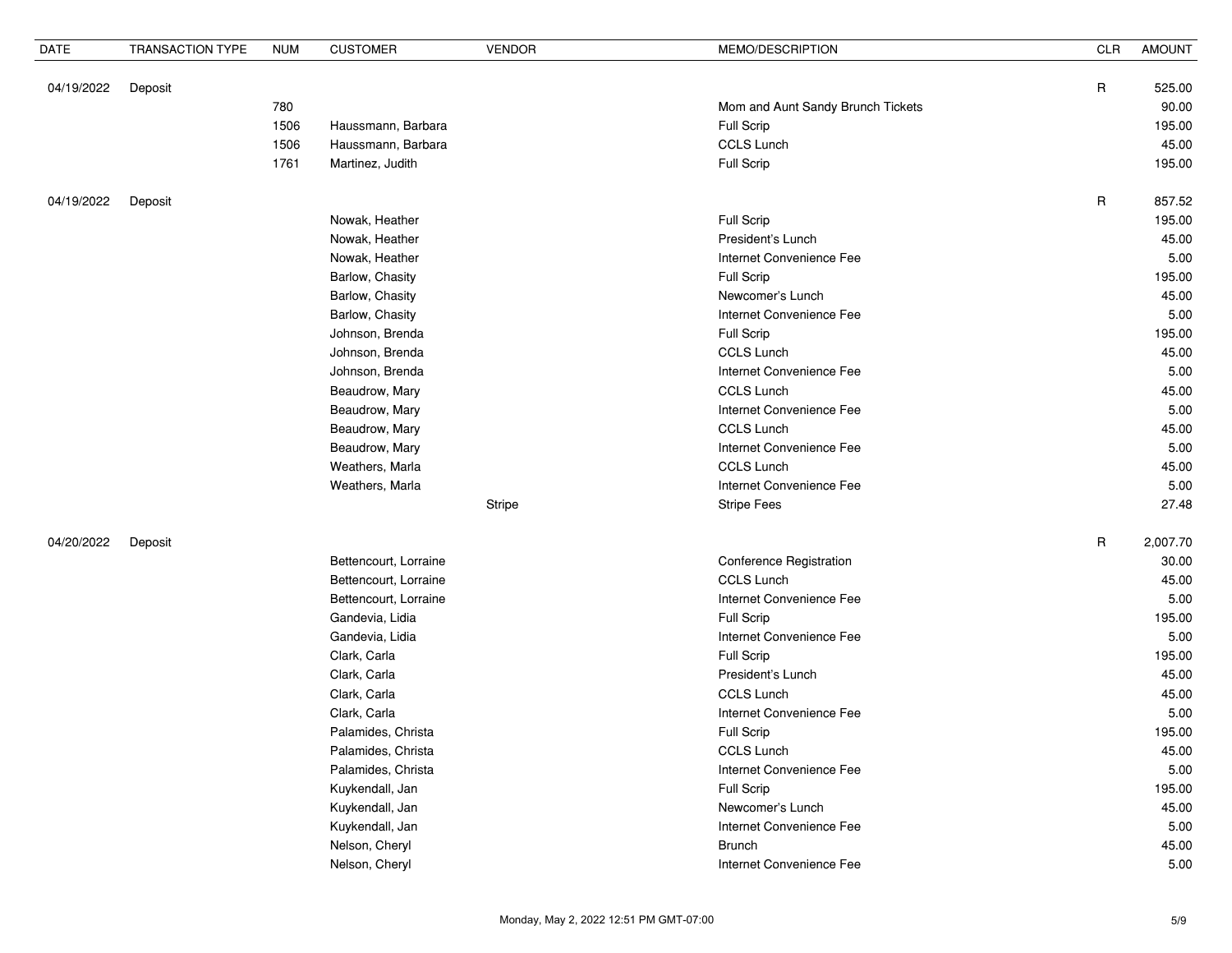| DATE       | TRANSACTION TYPE | <b>NUM</b> | <b>CUSTOMER</b>     | <b>VENDOR</b> | MEMO/DESCRIPTION              | CLR         | <b>AMOUNT</b> |
|------------|------------------|------------|---------------------|---------------|-------------------------------|-------------|---------------|
|            |                  |            | Evans, Julia        |               | Registration                  |             | 30.00         |
|            |                  |            | Evans, Julia        |               | Banquet                       |             | 85.00         |
|            |                  |            | Evans, Julia        |               | <b>Brunch</b>                 |             | 45.00         |
|            |                  |            | Evans, Julia        |               | Internet Convenience Fee      |             | 5.00          |
|            |                  |            | Nicklin, Patsy      |               | 2022-2023 Membership Dues     |             | 65.00         |
|            |                  |            | Nicklin, Patsy      |               | Internet Convenience Fee      |             | 3.00          |
|            |                  |            | Philip, Marzella    |               | 2022-2023 Membership Dues     |             | 65.00         |
|            |                  |            | Philip, Marzella    |               | Internet Convenience Fee      |             | 3.00          |
|            |                  |            | McGowen, SuEllen    |               | Full Scrip                    |             | 195.00        |
|            |                  |            | McGowen, SuEllen    |               | Newcomer's Lunch              |             | 45.00         |
|            |                  |            | McGowen, SuEllen    |               | CCLS Lunch                    |             | 45.00         |
|            |                  |            | McGowen, SuEllen    |               | Internet Convenience Fee      |             | 5.00          |
|            |                  |            | Mellow, Stacy       |               | <b>CCLS Lunch</b>             |             | 45.00         |
|            |                  |            | Mellow, Stacy       |               | Banquet                       |             | 85.00         |
|            |                  |            | Mellow, Stacy       |               | <b>Brunch</b>                 |             | 45.00         |
|            |                  |            | Mellow, Stacy       |               | Internet Convenience Fee      |             | 5.00          |
|            |                  |            | Karwatt, Carol      |               | Banquet                       |             | 85.00         |
|            |                  |            | Karwatt, Carol      |               | <b>Brunch</b>                 |             | 45.00         |
|            |                  |            | Karwatt, Carol      |               | Internet Convenience Fee      |             | 5.00          |
|            |                  |            | Boardman, Sheryl R. |               | 2022-2023 Membership Dues     |             | 25.00         |
|            |                  |            | Boardman, Sheryl R. |               | Internet Convenience Fee      |             | 3.00          |
|            |                  |            | Quigley, Shannon    |               | 2022-2023 Membership Dues     |             | 25.00         |
|            |                  |            | Quigley, Shannon    |               | Internet Convenience Fee      |             | 3.00          |
|            |                  |            |                     | Stripe        | Stripe Fees Non-Conference    |             | 6.76          |
|            |                  |            |                     | <b>Stripe</b> | <b>Stripe Fees Conference</b> |             | 57.54         |
| 04/21/2022 | Deposit          |            |                     |               |                               | $\mathsf R$ | 1,514.96      |
|            |                  |            | Edwards, Heather    |               | Program Ad                    |             | 50.00         |
|            |                  |            | Gaines, Voneciel    |               | Registration                  |             | 30.00         |
|            |                  |            | Gaines, Voneciel    |               | <b>CCLS Lunch</b>             |             | 45.00         |
|            |                  |            | Gaines, Voneciel    |               | Banquet                       |             | 85.00         |
|            |                  |            | Gaines, Voneciel    |               | <b>Brunch</b>                 |             | 45.00         |
|            |                  |            | Gaines, Voneciel    |               | Internet Convenience Fee      |             | 5.00          |
|            |                  |            | Forgeur, Dawn       |               | Full Scrip                    |             | 195.00        |
|            |                  |            | Forgeur, Dawn       |               | Internet Convenience Fee      |             | 5.00          |
|            |                  |            | Anastasiia Kantceva |               | 2022-2023 Associate Renewal   |             | 45.00         |
|            |                  |            | Anastasiia Kantceva |               | Internet Convenience Fee      |             | 3.00          |
|            |                  |            |                     | Stripe        | <b>Stripe Fees</b>            |             | 1.69          |
|            |                  |            | Nicolini, Lorri     |               | Full Scrip                    |             | 195.00        |
|            |                  |            | Nicolini, Lorri     |               | <b>CCLS Lunch</b>             |             | 45.00         |
|            |                  |            | Nicolini, Lorri     |               | Internet Convenience Fee      |             | 5.00          |
|            |                  |            | Koerber, Wendy      |               | Registration                  |             | 30.00         |
|            |                  |            | Koerber, Wendy      |               | Banquet                       |             | 85.00         |
|            |                  |            |                     |               |                               |             |               |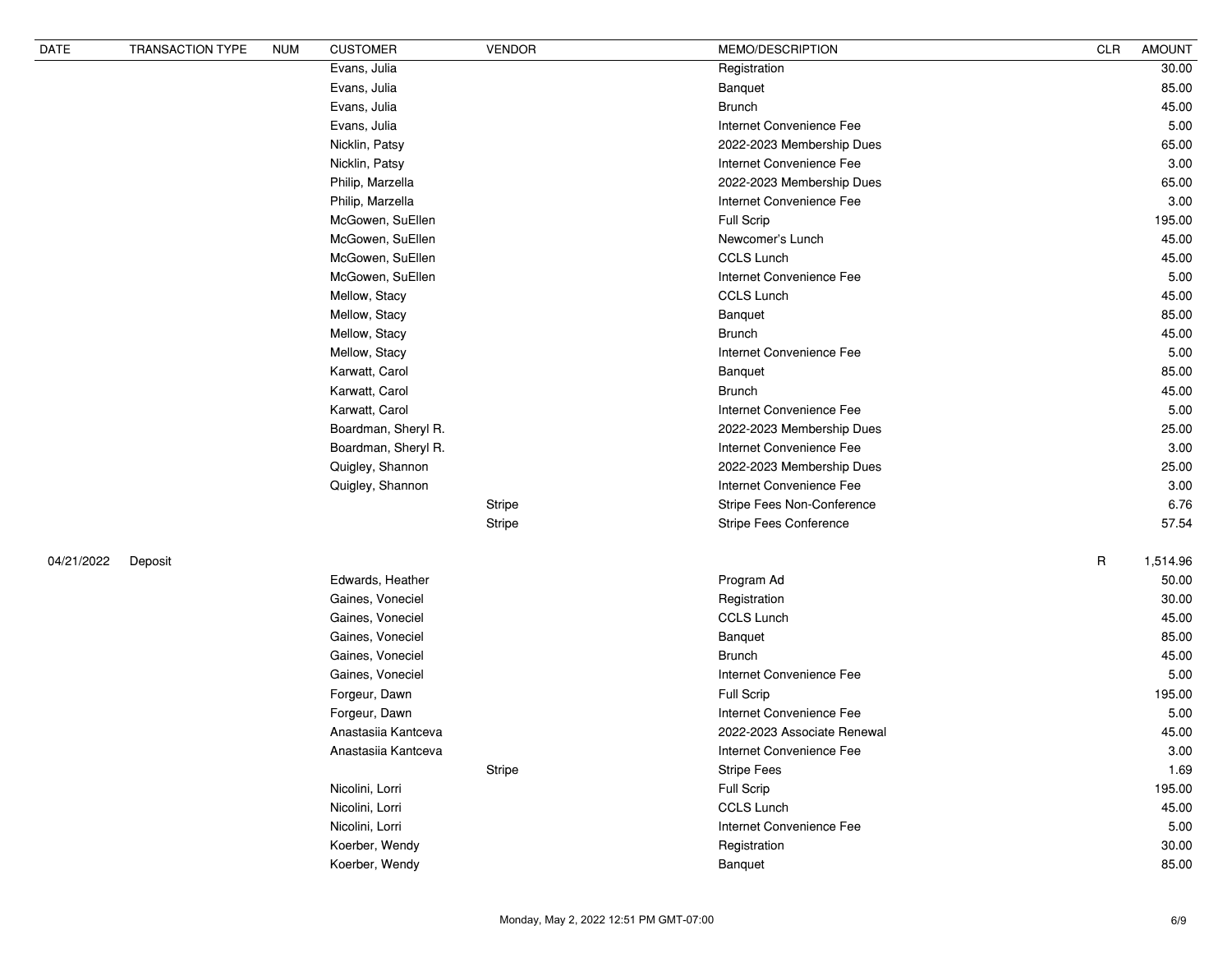| DATE       | <b>TRANSACTION TYPE</b> | <b>NUM</b> | <b>CUSTOMER</b>    | <b>VENDOR</b> | MEMO/DESCRIPTION                 | <b>CLR</b>  | <b>AMOUNT</b> |
|------------|-------------------------|------------|--------------------|---------------|----------------------------------|-------------|---------------|
|            |                         |            | Koerber, Wendy     |               | <b>Brunch</b>                    |             | 45.00         |
|            |                         |            | Koerber, Wendy     |               | Internet Convenience Fee         |             | 5.00          |
|            |                         |            | Gollaz, Yoly       |               | <b>Full Scrip</b>                |             | 195.00        |
|            |                         |            | Gollaz, Yoly       |               | Internet Convenience Fee         |             | 5.00          |
|            |                         |            | Bergfeld, Laurelyn |               | Registration                     |             | 30.00         |
|            |                         |            | Bergfeld, Laurelyn |               | <b>Friday Reception</b>          |             | 35.00         |
|            |                         |            | Bergfeld, Laurelyn |               | <b>CCLS Lunch</b>                |             | 45.00         |
|            |                         |            | Bergfeld, Laurelyn |               | Banquet                          |             | 85.00         |
|            |                         |            | Rodder, Corene     |               | <b>Full Scrip</b>                |             | 195.00        |
|            |                         |            | Rodder, Corene     |               | Governor's Lunch                 |             | 45.00         |
|            |                         |            | Rodder, Corene     |               | Internet Convenience Fee         |             | 5.00          |
|            |                         |            |                    | <b>Stripe</b> | <b>Stripe Fees</b>               |             | 46.35         |
|            |                         |            | Bergfeld, Laurelyn |               | Internet Convenience Fee         |             | 5.00          |
| 04/24/2022 | Deposit                 |            |                    |               |                                  | $\mathsf R$ | 2,792.26      |
|            |                         |            | Weathers, Marla    |               | Full Scrip- Merced Free from LPI |             | 195.00        |
|            |                         |            | Lane, Linda        |               | Full Scrip - LA Free from LPI    |             | 195.00        |
|            |                         |            | Herman, Scott      |               | Full Scrip - Scott Herman by LPI |             | 195.00        |
|            |                         |            | Weathers, Marla    |               | Internet Convenience Fee         |             | 5.00          |
|            |                         |            | Lane, Linda        |               | Internet Convenience Fee         |             | 5.00          |
|            |                         |            | Herman, Scott      |               | Internet Convenience Fee         |             | 5.00          |
|            |                         |            | Hunter, June       |               | <b>Friday Reception</b>          |             | 35.00         |
|            |                         |            | Hunter, June       |               | Governor's Lunch                 |             | 45.00         |
|            |                         |            | Hunter, June       |               | Internet Convenience Fee         |             | 5.00          |
|            |                         |            | Skaggs, Francie    |               | <b>Full Scrip</b>                |             | 195.00        |
|            |                         |            | Skaggs, Francie    |               | President's Lunch                |             | 45.00         |
|            |                         |            | Skaggs, Francie    |               | <b>CCLS Lunch</b>                |             | 45.00         |
|            |                         |            | Skaggs, Francie    |               | Internet Convenience Fee         |             | 5.00          |
|            |                         |            | Hunter, June       |               | Registration                     |             | 30.00         |
|            |                         |            | Choi, Steve        |               | Registration                     |             | 30.00         |
|            |                         |            | Choi, Steve        |               | <b>Friday Reception</b>          |             | 35.00         |
|            |                         |            | Choi, Steve        |               | Internet Convenience Fee         |             | 5.00          |
|            |                         |            | Friedgood, Siobhan |               | Full Scrip                       |             | 195.00        |
|            |                         |            | Friedgood, Siobhan |               | Internet Convenience Fee         |             | 5.00          |
|            |                         |            | Adame, Elizabeth   |               | Full Scrip                       |             | 195.00        |
|            |                         |            | Adame, Elizabeth   |               | Governor's Lunch                 |             | 45.00         |
|            |                         |            | Adame, Elizabeth   |               | <b>CCLS Lunch</b>                |             | 45.00         |
|            |                         |            | Adame, Elizabeth   |               | Internet Convenience Fee         |             | 5.00          |
|            |                         |            | Garduno, Erika     |               | Full Scrip                       |             | 195.00        |
|            |                         |            | Garduno, Erika     |               | Governor's Lunch                 |             | 45.00         |
|            |                         |            | Garduno, Erika     |               | <b>CCLS Lunch</b>                |             | 45.00         |
|            |                         |            | Garduno, Erika     |               | Internet Convenience Fee         |             | 5.00          |
|            |                         |            | Ramos, Carolina    |               | Full Scrip                       |             | 205.00        |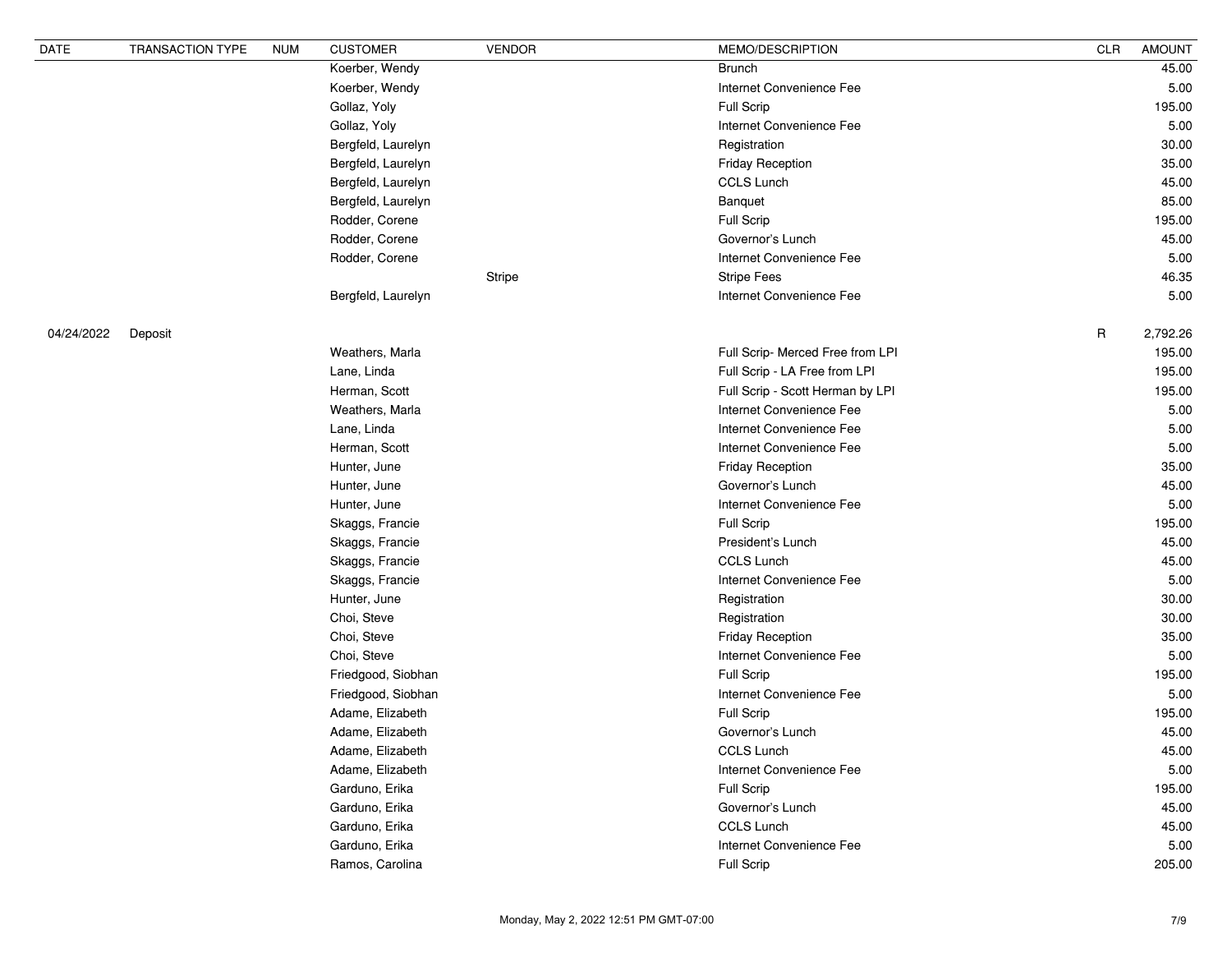| <b>DATE</b> | <b>TRANSACTION TYPE</b> | <b>NUM</b> | <b>CUSTOMER</b>  | <b>VENDOR</b>                      | MEMO/DESCRIPTION                           | <b>CLR</b>  | <b>AMOUNT</b> |
|-------------|-------------------------|------------|------------------|------------------------------------|--------------------------------------------|-------------|---------------|
|             |                         |            | Ramos, Carolina  |                                    | <b>CCLS Lunch</b>                          |             | 45.00         |
|             |                         |            | Ramos, Carolina  |                                    | Internet Convenience Fee                   |             | 5.00          |
|             |                         |            | Knox, Dorothy    |                                    | Registration                               |             | 40.00         |
|             |                         |            | Knox, Dorothy    |                                    | Governor's Lunch                           |             | 45.00         |
|             |                         |            | Knox, Dorothy    |                                    | Banquet                                    |             | 85.00         |
|             |                         |            | Knox, Dorothy    |                                    | Internet Convenience Fee                   |             | 5.00          |
|             |                         |            | Wilkins, Thomas  |                                    | Banquet                                    |             | 85.00         |
|             |                         |            | Wilkins, Thomas  |                                    | Internet Convenience Fee                   |             | 5.00          |
|             |                         |            |                  | <b>TSG Reporting</b>               | Donation                                   |             | 500.00        |
|             |                         |            | Adame, Elizabeth |                                    | Internet Convenience Fee                   |             | 5.00          |
|             |                         |            |                  | Stripe                             | <b>Stripe Fees</b>                         |             | 87.74         |
| 04/25/2022  | Deposit                 |            |                  |                                    |                                            | $\mathsf R$ | 1,065.00      |
|             |                         | 20781      | Lipkin, Shirley  |                                    | Full Scrip                                 |             | 205.00        |
|             |                         | 20781      | Lipkin, Shirley  |                                    | Governor's Lunch                           |             | 45.00         |
|             |                         | 20781      | Lipkin, Shirley  |                                    | <b>CCLS Lunch</b>                          |             | 45.00         |
|             |                         | 398950     |                  | Hoge, Fenton, Jonoes & Appel, Inc. | Gold Sponsorship                           |             | 400.00        |
|             |                         | 2078       | Desert Palm LPA  |                                    | Bronze Sponsorship                         |             | 50.00         |
|             |                         | 1779       | Burnett, Rita    |                                    | Full Scrip                                 |             | 195.00        |
|             |                         | 11456      | Lee, Don         |                                    | Official Program Ad                        |             | 100.00        |
|             |                         | 1641       | <b>ACLSA</b>     |                                    | Official Program Ad                        |             | 25.00         |
| 04/25/2022  | Deposit                 |            |                  |                                    |                                            | $\mathsf R$ | 290.69        |
|             |                         |            | Rocca, Mary      |                                    | <b>CCLS Lunch</b>                          |             | 45.00         |
|             |                         |            | Turner, Andrew   |                                    | <b>Full Scrip</b>                          |             | 205.00        |
|             |                         |            | Turner, Andrew   |                                    | 116- Conference: 116-02 - Governor's Lunch |             | 45.00         |
|             |                         |            | Turner, Andrew   |                                    | Internet Convenience Fee                   |             | 5.00          |
|             |                         |            |                  | Stripe                             | <b>Stripe Fees</b>                         |             | 9.31          |
| 04/26/2022  | Deposit                 |            |                  |                                    |                                            | $\mathsf R$ | 291.00        |
|             |                         |            | Ruesink, Leanne  |                                    | Full Scrip                                 |             | 205.00        |
|             |                         |            | Ruesink, Leanne  |                                    | Newcomers Lunch                            |             | 45.00         |
|             |                         |            | Ruesink, Leanne  |                                    | CCLS lunch                                 |             | 45.00         |
|             |                         |            | Ruesink, Leanne  |                                    | Internet Convenience Fee                   |             | 5.00          |
|             |                         |            |                  | Stripe                             | <b>Stripe Fees</b>                         |             | 9.00          |
| 04/26/2022  |                         |            |                  |                                    |                                            |             | 537.09        |
|             | Deposit                 |            | Lane, Linda      |                                    | Program Ad                                 | $\mathsf R$ | 50.00         |
|             |                         |            | San Diego LSA    |                                    | Program Ad                                 |             | 50.00         |
|             |                         |            | Shreve, Vivian   |                                    | Program Ad                                 |             | 50.00         |
|             |                         |            |                  |                                    |                                            |             |               |
|             |                         |            | Page, Tony       |                                    | Banquet                                    |             | 85.00         |
|             |                         |            | Page, Tony       |                                    | <b>Brunch</b>                              |             | 45.00         |
|             |                         |            | Malerbi, Rachel  |                                    | Full Scrip                                 |             | 195.00        |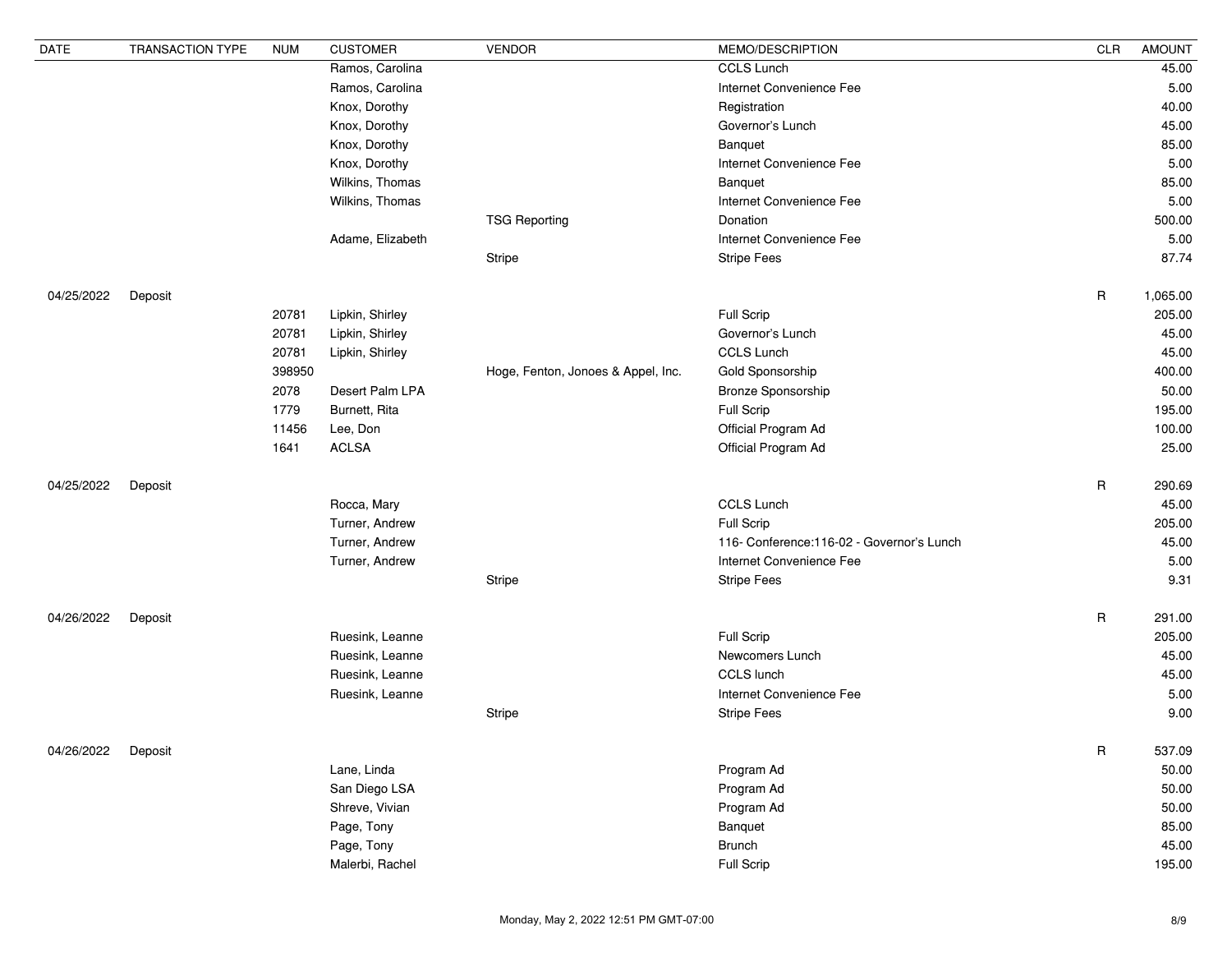| <b>DATE</b>         | <b>TRANSACTION TYPE</b> | <b>NUM</b>        | <b>CUSTOMER</b>   | <b>VENDOR</b>            | MEMO/DESCRIPTION          | <b>CLR</b>  | <b>AMOUNT</b> |
|---------------------|-------------------------|-------------------|-------------------|--------------------------|---------------------------|-------------|---------------|
|                     |                         |                   | Malerbi, Rachel   |                          | Governor's Lunch          |             | 45.00         |
|                     |                         |                   | Malerbi, Rachel   |                          | Internet Convenience Fee  |             | 5.00          |
|                     |                         |                   | Posthill, Ann     |                          | Program Ad                |             | 25.00         |
|                     |                         |                   | Page, Tony        |                          | Internet Convenience Fee  |             | 5.00          |
|                     |                         |                   |                   | <b>Stripe</b>            | <b>Stripe Fees</b>        |             | 17.91         |
| 04/28/2022          | Deposit                 |                   |                   |                          |                           | $\mathsf R$ | 916.76        |
|                     |                         |                   | Mitchell, Michele |                          | Full Scrip                |             | 205.00        |
|                     |                         |                   | Mitchell, Michele |                          | Newcomer's Lunch          |             | 45.00         |
|                     |                         |                   | Mitchell, Michele |                          | <b>CCLS Lunch</b>         |             | 45.00         |
|                     |                         | Mitchell, Michele |                   | Internet Convenience Fee |                           | 5.00        |               |
|                     |                         |                   | Bockelman, Morgan |                          | Full Scrip                |             | 205.00        |
|                     |                         |                   | Bockelman, Morgan |                          | Newcomer's Lunch          |             | 45.00         |
|                     |                         |                   | Bockelman, Morgan |                          | Internet Convenience Fee  |             | 5.00          |
|                     |                         |                   | Frazier, Marci    |                          | Full Scrip                |             | 205.00        |
|                     |                         |                   | Frazier, Marci    |                          | Internet Convenience Fee  |             | 5.00          |
|                     |                         |                   | Lane, Linda       |                          | <b>CCLS Lunch</b>         |             | 45.00         |
|                     |                         |                   | Lane, Linda       |                          | Governor's Lunch          |             | 45.00         |
|                     |                         |                   | Karwatt, Carol    |                          | 2022-2023 Membership Dues |             | 30.00         |
|                     |                         |                   | Karwatt, Carol    |                          | Internet Convenience Fee  |             | 3.00          |
|                     |                         |                   | Miller, Holly     |                          | 2022-2023 Membership Dues |             | 55.00         |
|                     |                         |                   | Miller, Holly     |                          | Internet Convenience Fee  |             | 3.00          |
|                     |                         |                   |                   | Stripe                   | <b>Stripe Fees</b>        |             | 26.00         |
|                     |                         |                   |                   | Stripe                   | <b>Stripe Fees</b>        |             | 3.24          |
| 04/29/2022          | Deposit                 |                   |                   |                          |                           | $\mathsf R$ | 56.02         |
|                     |                         |                   | Brill, Shauna     |                          | 2022-2023 Membership Dues |             | 55.00         |
|                     |                         |                   | Brill, Shauna     |                          | Internet Convenience Fee  |             | 3.00          |
|                     |                         |                   |                   | Stripe                   | <b>Stripe Fees</b>        |             | 1.98          |
| Wells Fargo Savings |                         |                   |                   |                          |                           |             |               |
| 04/30/2022 Deposit  |                         |                   |                   | Wells Fargo Bank         |                           | R           | 0.01          |
|                     |                         |                   |                   | Wells Fargo Bank         | April 2022 Interest       |             | 0.01          |
|                     |                         |                   |                   |                          |                           |             |               |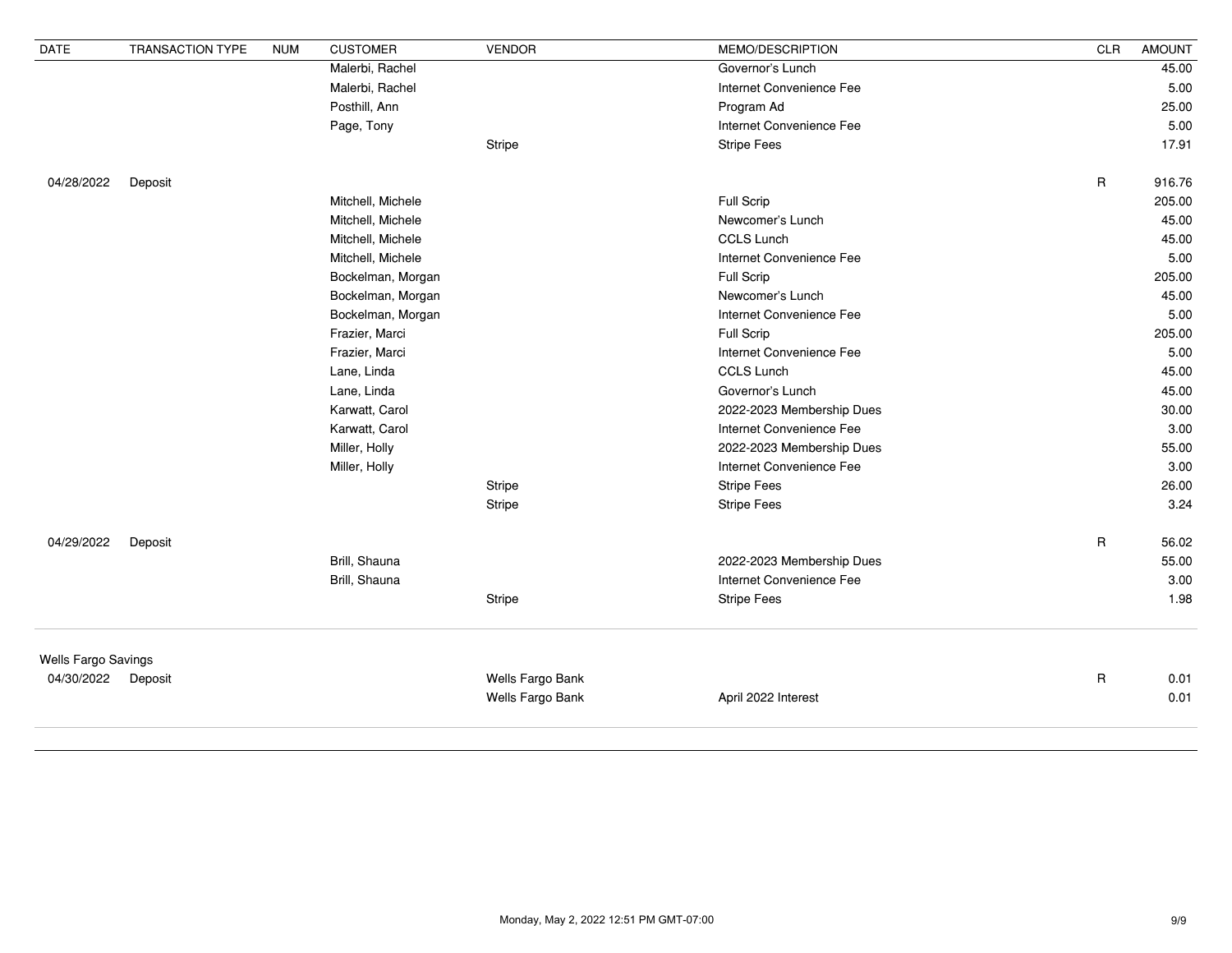### Check Detail

### April 2022

| <b>DATE</b>          | <b>TRANSACTION TYPE</b> |      | NUM NAME                                 | MEMO/DESCRIPTION                                      | CLR          | <b>AMOUNT</b> |
|----------------------|-------------------------|------|------------------------------------------|-------------------------------------------------------|--------------|---------------|
| Wells Fargo Checking |                         |      |                                          |                                                       |              |               |
| 04/04/2022 Check     |                         |      | EFT San Mateo County Legal Professionals |                                                       | $\mathsf{R}$ | $-27.00$      |
|                      |                         |      |                                          | Shannon's Scrip for San Mateo's Meeting               |              | 27.00         |
| 04/04/2022 Expense   |                         |      | QuickBooks                               | Monthly Charge                                        | $\mathsf{R}$ | $-80.00$      |
|                      |                         |      |                                          | Monthly Charge                                        |              | 80.00         |
| 04/05/2022           | Expense                 |      | LPI                                      | 3rd Per Capita Payment                                | $\mathsf{R}$ | $-90.00$      |
|                      |                         |      |                                          | 3rd Per Capita Payment                                |              | 90.00         |
| 04/05/2022           | Expense                 |      | <b>SFLPA</b>                             | Shannon attend SFLPA Annual Meeting                   | $\mathsf{R}$ | $-55.00$      |
|                      |                         |      |                                          | Shannon attend SFLPA Annual Meeting                   |              | 55.00         |
| 04/06/2022 Check     |                         | 5511 | Boardman, Sheryl R.                      | 2021-2022 Annual Rod Cardinale, Jr. President's Award | R            | $-85.86$      |
|                      |                         |      |                                          | 2021-2022 Annual Rod Cardinale, Jr. President's Award |              | 85.86         |
| 04/06/2022           | Check                   |      | 5512 Bess Ho                             | Annual Scholarship Winner                             |              | $-500.00$     |
|                      |                         |      |                                          | Annual Scholarship Winner                             |              | 500.00        |
| 04/07/2022 Expense   |                         |      | China Inn                                | <b>April Board Meeting Dinner</b>                     | $\mathsf{R}$ | $-85.00$      |
|                      |                         |      |                                          | <b>April Board Meeting Dinner</b>                     |              | 85.00         |
|                      |                         |      |                                          |                                                       |              |               |
| 04/12/2022           | Check                   |      | 5513 Page, Jennifer                      | Refund                                                | $\mathsf{R}$ | $-30.00$      |
|                      |                         |      |                                          | Refund for April 2022 Meeting                         |              | $-30.00$      |
| 04/12/2022           | Check                   |      | 5514 Simnacher, Benjamin                 | Refund                                                | $\mathsf{R}$ | $-30.00$      |
|                      |                         |      |                                          | Refund for April 2022 Meeting                         |              | $-30.00$      |
| 04/12/2022           | Check                   |      | 5515 Ramos, Amy                          | Refund                                                | R            | $-30.00$      |
|                      |                         |      |                                          | Refund for April 2022 Meeting                         |              | $-30.00$      |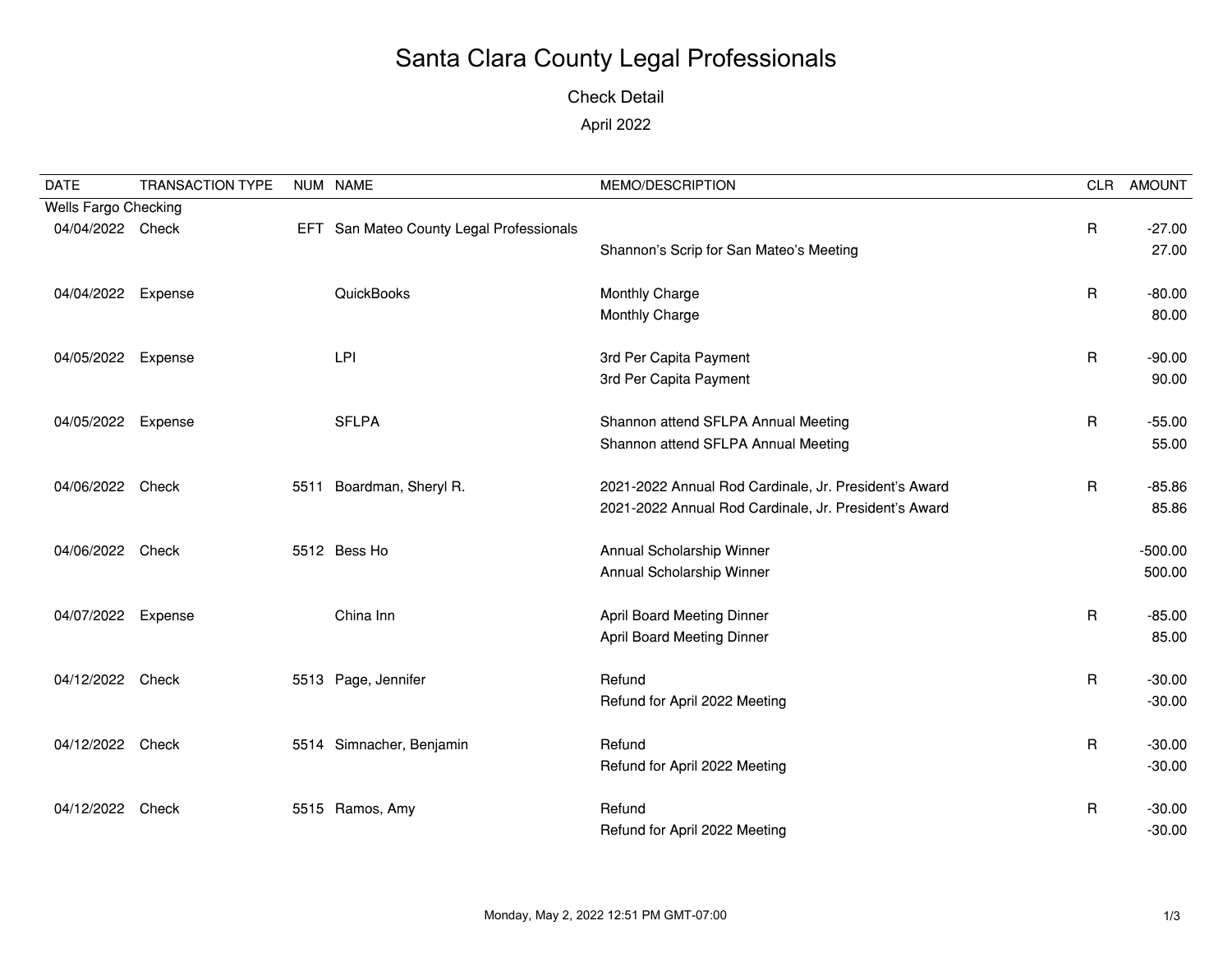| <b>DATE</b>        | <b>TRANSACTION TYPE</b> |            | NUM NAME              | MEMO/DESCRIPTION                                                                                                                                             | <b>CLR</b>   | <b>AMOUNT</b>        |
|--------------------|-------------------------|------------|-----------------------|--------------------------------------------------------------------------------------------------------------------------------------------------------------|--------------|----------------------|
| 04/12/2022         | Check                   |            | 5516 Quigley, Shannon | Refund<br>Refund for April 2022 Meeting                                                                                                                      | $\mathsf{R}$ | $-30.00$<br>$-30.00$ |
| 04/12/2022         | Expense                 |            | Orchard City Kitchen  | Incoming President Training Meeting<br><b>Incoming President Training Meeting</b>                                                                            | R            | $-77.46$<br>77.46    |
| 04/14/2022 Check   |                         | EFT        | Boardman, Sheryl R.   | Annual Meeting Installation Cake<br>Annual Meeting Installation Cake                                                                                         | R            | $-19.99$<br>19.99    |
| 04/14/2022         | Expense                 |            | 4th Street Garage     | Parking for Membership Meeting<br>Parking for Membership Meeting                                                                                             | $\mathsf R$  | $-7.00$<br>7.00      |
| 04/14/2022 Expense |                         |            | 4th Street Garage     | Parking for Membership Meeting<br>Parking for Membership Meeting                                                                                             | $\mathsf R$  | $-7.00$<br>7.00      |
| 04/14/2022 Check   |                         |            | EFT Sam's Place       | Shannon's meal at Marin's Annual Meeting<br>Shannon's meal at Marin's Annual Meeting                                                                         | R            | $-36.09$<br>36.09    |
| 04/15/2022         | Expense                 |            | Flames Eatery & Bar   | April Membership Meeting Dinner<br>April Membership Meeting Dinner                                                                                           | R            | $-754.00$<br>754.00  |
| 04/18/2022 Check   |                         | <b>EFT</b> | <b>Elise Dresser</b>  | President's Gift<br>President's Gift                                                                                                                         | R            | $-100.00$<br>100.00  |
| 04/18/2022         | Expense                 |            | <b>SFLPA</b>          | Elise Scrip Ticket for SFLPA<br>Elise Scrip Ticket for SFLPA                                                                                                 | R            | $-55.00$<br>55.00    |
| 04/18/2022         | Expense                 |            | GoFundMe              | Donation to Linda Brown's GoFundMe<br>Donation to Linda Brown's GoFundMe                                                                                     | R            | $-100.00$<br>100.00  |
| 04/18/2022         | Expense                 |            | Amazon                | External Hard Drive - Flash Drive for Historian to get pictures off of phone<br>External Hard Drive - Flash Drive for Historian to get pictures off of phone | R            | $-24.87$<br>24.87    |
| 04/18/2022         | Expense                 |            | Amazon                | <b>Conference T-Shirts</b><br><b>Conference T-Shirts</b>                                                                                                     | $\mathsf R$  | $-393.48$<br>393.48  |
| 04/18/2022         | Expense                 |            | Amazon                | Italian Aprons and Hats                                                                                                                                      | $\mathsf{R}$ | $-85.08$             |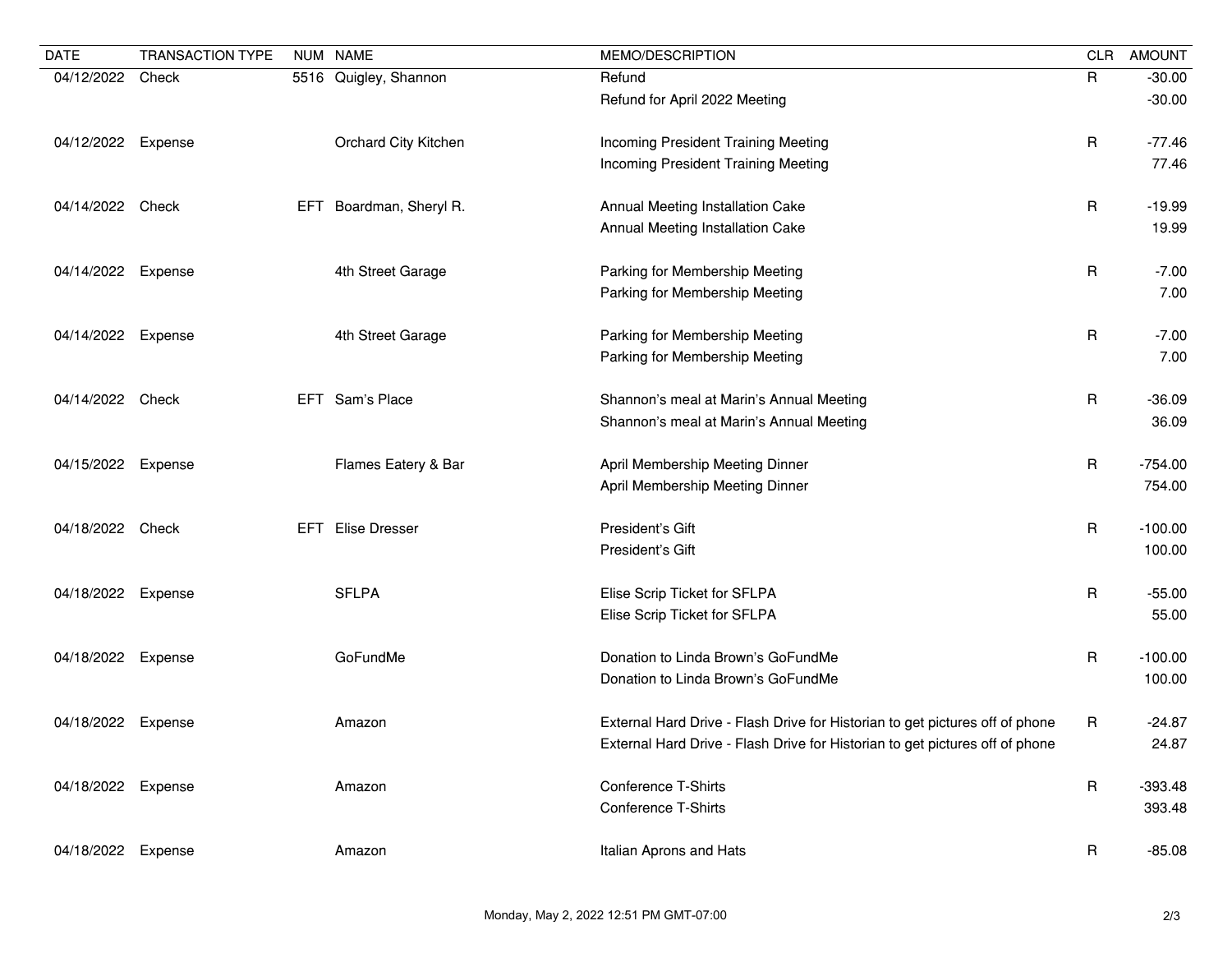| <b>DATE</b>      | <b>TRANSACTION TYPE</b> |     | NUM NAME                | MEMO/DESCRIPTION                          | <b>CLR</b>   | <b>AMOUNT</b> |
|------------------|-------------------------|-----|-------------------------|-------------------------------------------|--------------|---------------|
|                  |                         |     |                         | Italian Aprons and Hats                   |              | 85.08         |
|                  |                         |     |                         |                                           |              |               |
| 04/20/2022       | Expense                 |     | Edwards, Heather        | Donation to LPI President's Monetary Gift | $\mathsf{R}$ | $-100.00$     |
|                  |                         |     |                         | Donation to LPI President's Monetary Gift |              | 100.00        |
| 04/20/2022 Check |                         |     | 5518 Beaudrow, Mary     |                                           | $\mathsf{R}$ | $-45.00$      |
|                  |                         |     |                         |                                           |              |               |
|                  |                         |     |                         | Refund for CCLS Lunch                     |              | $-45.00$      |
| 04/24/2022       | Check                   |     | EFT Husher, Susan       |                                           | $\mathsf{R}$ | $-63.62$      |
|                  |                         |     |                         | Plant for Linda Brown                     |              | 63.62         |
|                  |                         |     |                         |                                           |              |               |
| 04/24/2022       | Check                   | EFT | Husher, Susan           |                                           | $\mathsf{R}$ | $-121.68$     |
|                  |                         |     |                         | Conference Committee Lunch                |              | 121.68        |
| 04/26/2022       | Expense                 |     | <b>Constant Contact</b> | <b>Constant Contact</b>                   | $\mathsf{R}$ | $-70.00$      |
|                  |                         |     |                         | <b>Constant Contact</b>                   |              | 70.00         |
|                  |                         |     |                         |                                           |              |               |
|                  |                         |     |                         |                                           |              |               |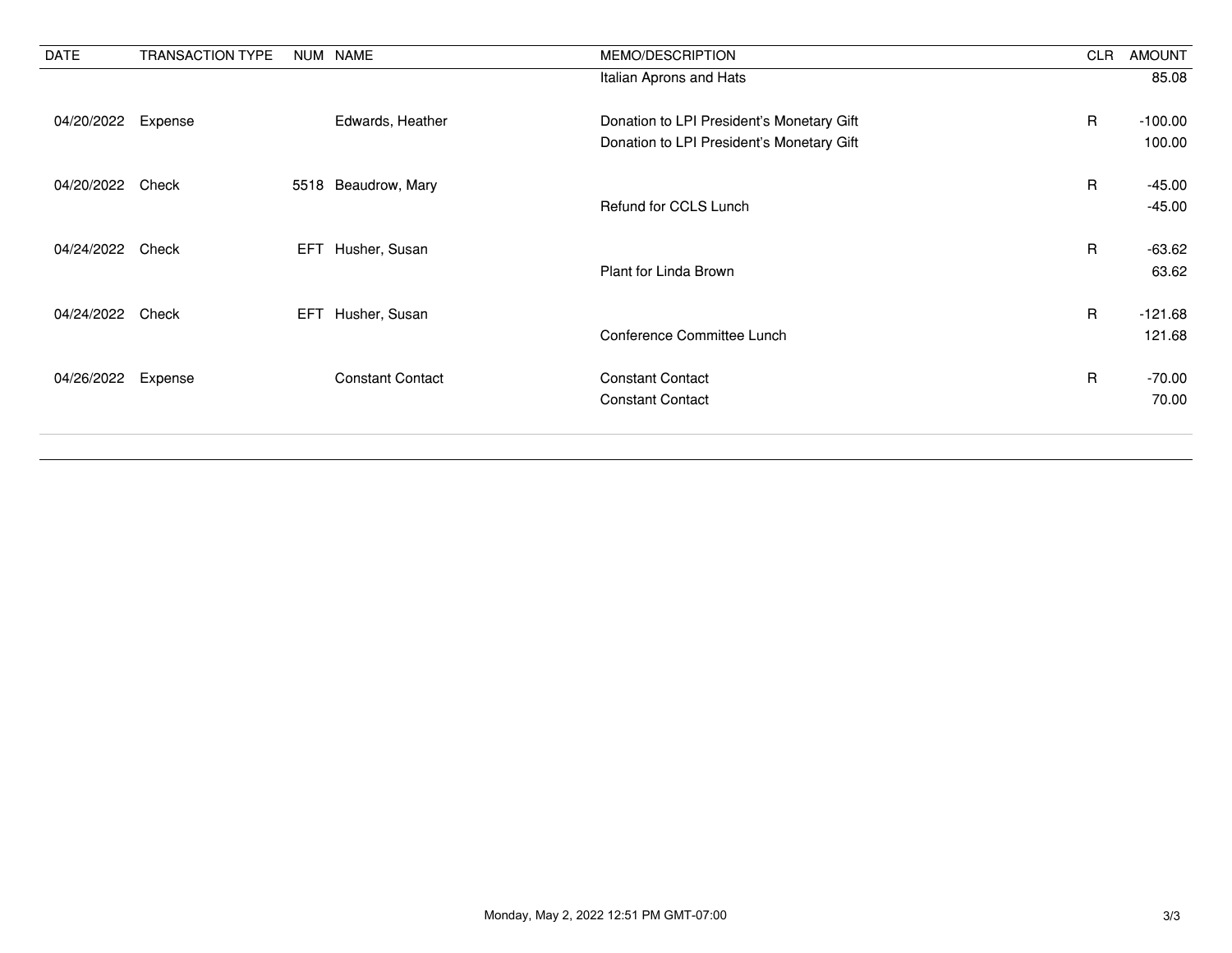Profit and Loss

May 2021 - April 2022

|                                              | <b>TOTAL</b> |
|----------------------------------------------|--------------|
| Income                                       |              |
| 102 - Membership Dinners                     | 2,002.00     |
| 103-Dues-Membership                          |              |
| 103.01 - Active Membership-New               | 970.00       |
| 103.02 - Active Member-Renewal               | 2,260.00     |
| 103.03 - Assoc./Student-Renewal              | 100.00       |
| 103.04 - Associate/Student-New               | 50.00        |
| 103.05 - Lifetime Member                     | 100.00       |
| 103.06 - Retired/Disabled                    | 30.00        |
| <b>Total 103-Dues-Membership</b>             | 3,510.00     |
| 104-Education-Workshop                       |              |
| 104.09 - August Workshop                     | 520.00       |
| 104.11 - October Workshop                    | 315.00       |
| <b>Total 104-Education-Workshop</b>          | 835.00       |
| 106 - Fundraiser                             |              |
| 106.02 - Annual Crab Feed                    | 11,261.14    |
| 106.05 - Ways and Means                      | 70.00        |
| Total 106 - Fundraiser                       | 11,331.14    |
| 109 - Misc- Income                           |              |
| 109.01 - Contest Winnings                    | 100.00       |
| Total 109 - Misc- Income                     | 100.00       |
| 114 - Interest Income                        | 45.92        |
| 115-Internet Convenience Fee                 | 337.26       |
| 115.01 - Conference Internet Convenience Fee | 730.00       |
| <b>Total 115-Internet Convenience Fee</b>    | 1,067.26     |
| 116- Conference                              |              |
| 116-01 - Full Scrip Ticket                   | 28,165.00    |
| 116-02 - Governor's Lunch                    | 2,016.00     |
| 116-04 - Open Lunch                          | 1,071.00     |
| 116-05 - Brunch                              | 773.00       |
| 116-06 - Banquet                             | 2,531.00     |
| 116-07 - Vendor Table                        | 2,250.00     |
| 116-08 - Donations                           | 8,460.00     |
| 116-10 - President's Lunch                   | 750.00       |
| 116-12 - Conference Registration             | 511.00       |
| 116-14 - Friday Reception                    | 350.00       |
| 116-15 - CCLS Lunch                          | 2,655.00     |
| 116-16 - Fundraising                         | 562.00       |
| <b>Total 116- Conference</b>                 | 50,094.00    |
| <b>Total Income</b>                          | \$68,985.32  |
| <b>GROSS PROFIT</b>                          | \$68,985.32  |
| Expenses                                     |              |
| 202 - Annual LSI Conference                  | 1,485.00     |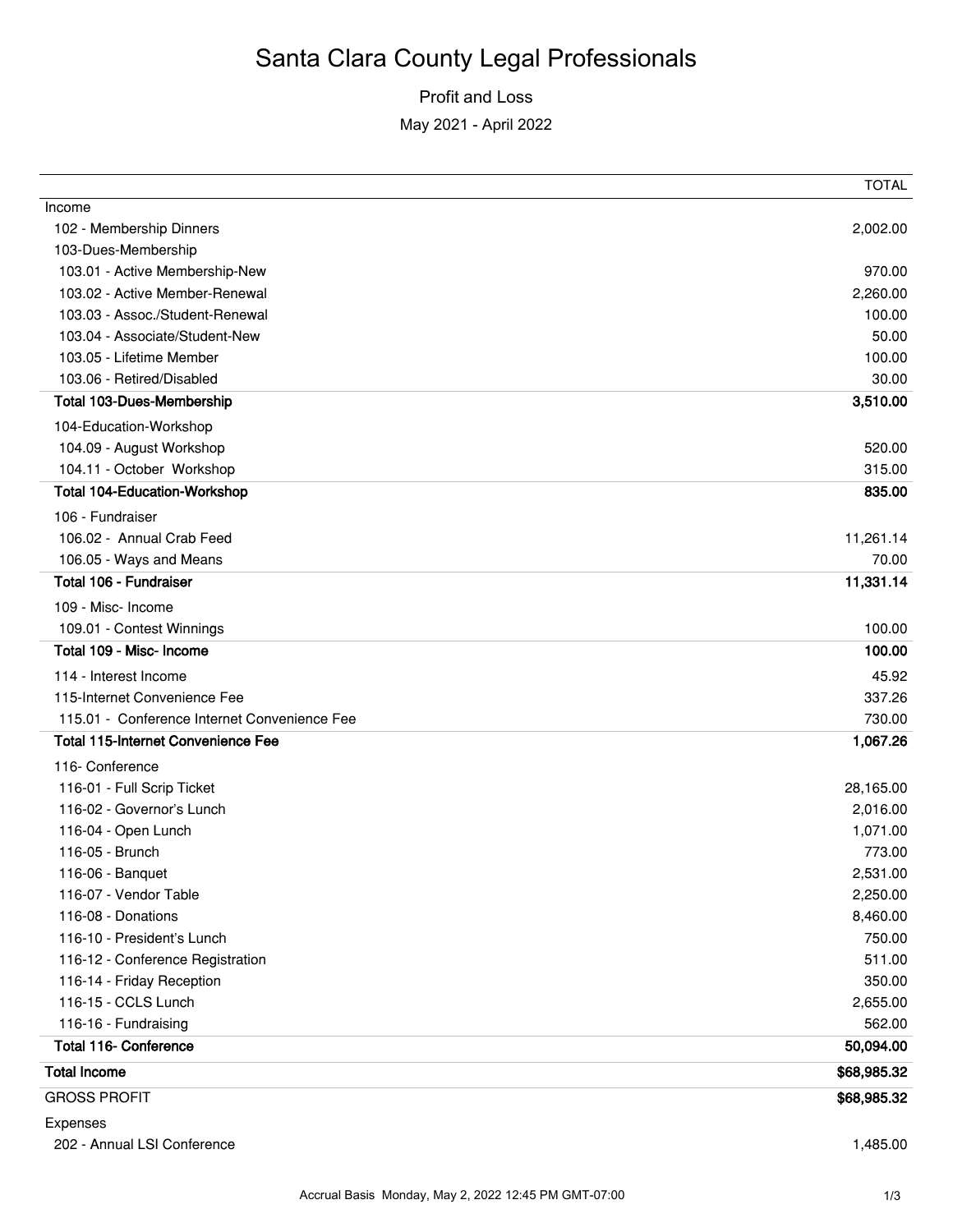|                                                               | <b>TOTAL</b>         |
|---------------------------------------------------------------|----------------------|
| 205 - Dinners                                                 |                      |
| 205.01 - Membership Dinners                                   | 2,105.98             |
| 205.02 - Board Meeting Dinners                                | 887.50               |
| Total 205 - Dinners                                           | 2,993.48             |
| 207-Gifts                                                     |                      |
| 207.01 - Flowers/Cards                                        | 157.55               |
| 207.02 - President's Gift                                     | 200.00               |
| 207.03 - President's Award                                    | 85.86                |
| Total 207-Gifts                                               | 443.41               |
| 208- Qtrly Conference                                         | 2,138.71             |
| 209- Per Capita                                               | 2,085.00             |
| 210-Marketing                                                 |                      |
| 210.04 - Other Expenses                                       | 120.18               |
| 210.05 - Constant Contact                                     | 840.00               |
| Total 210- Marketing                                          | 960.18               |
| 212-Misc Expenses                                             | 345.03               |
| 213 - Officer/Chairman Expenses                               |                      |
| 213.01 - President Expenses                                   | 18.00                |
| 213.02 - VP Marketing Expenses                                | 62.00                |
| 213.05 - Treasurer Expenses                                   | 31.00                |
| 213.06 - Governor Expenses<br>213.07 - Executive Adv. Exp.    | 20.00<br>118.09      |
| 213.09 - CEC Cordinator Exp.                                  | 18.00                |
| Total 213 - Officer/Chairman Expenses                         | 267.09               |
|                                                               |                      |
| 215-Fundraiser                                                |                      |
| 215.02 - Annual Crab Feed<br><b>Total 215-Fundraiser</b>      | 8,298.78<br>8,298.78 |
|                                                               |                      |
| 216 - Scholarship                                             | 2,000.00             |
| 218 - Conference<br>218.01 - Conference General Expenses      |                      |
| 218.02 - Conference AV                                        | 1,351.77<br>3,432.02 |
| 218.03 - Hotel F & B                                          | 14,589.97            |
| 218.04 - Gifts                                                | 135.61               |
| 218.05 - Fundraising                                          | 100.00               |
| Total 218 - Conference                                        | 19,609.37            |
| 219 - Charitable Donations                                    |                      |
| 219.01 - Local Ass. Donations                                 | 250.00               |
| 219.02 - Local Comm. Donations                                | 500.00               |
| <b>Total 219 - Charitable Donations</b>                       | 750.00               |
| 221 - Bank Fees                                               | 769.74               |
| 221.01 - Conference Bank Fees                                 | 714.37               |
| Total 221 - Bank Fees                                         | 1,484.11             |
|                                                               |                      |
| 222 - History Book/Scrapbook<br>240 - Post Office Box Renewal | 24.87<br>166.00      |
| 241 - Webmaster                                               | 1,116.50             |
| 245 - Computer Equipment                                      | 110.15               |
| 246 - QuickBooks                                              | 789.68               |
| <b>Total Expenses</b>                                         | \$45,067.36          |
|                                                               |                      |